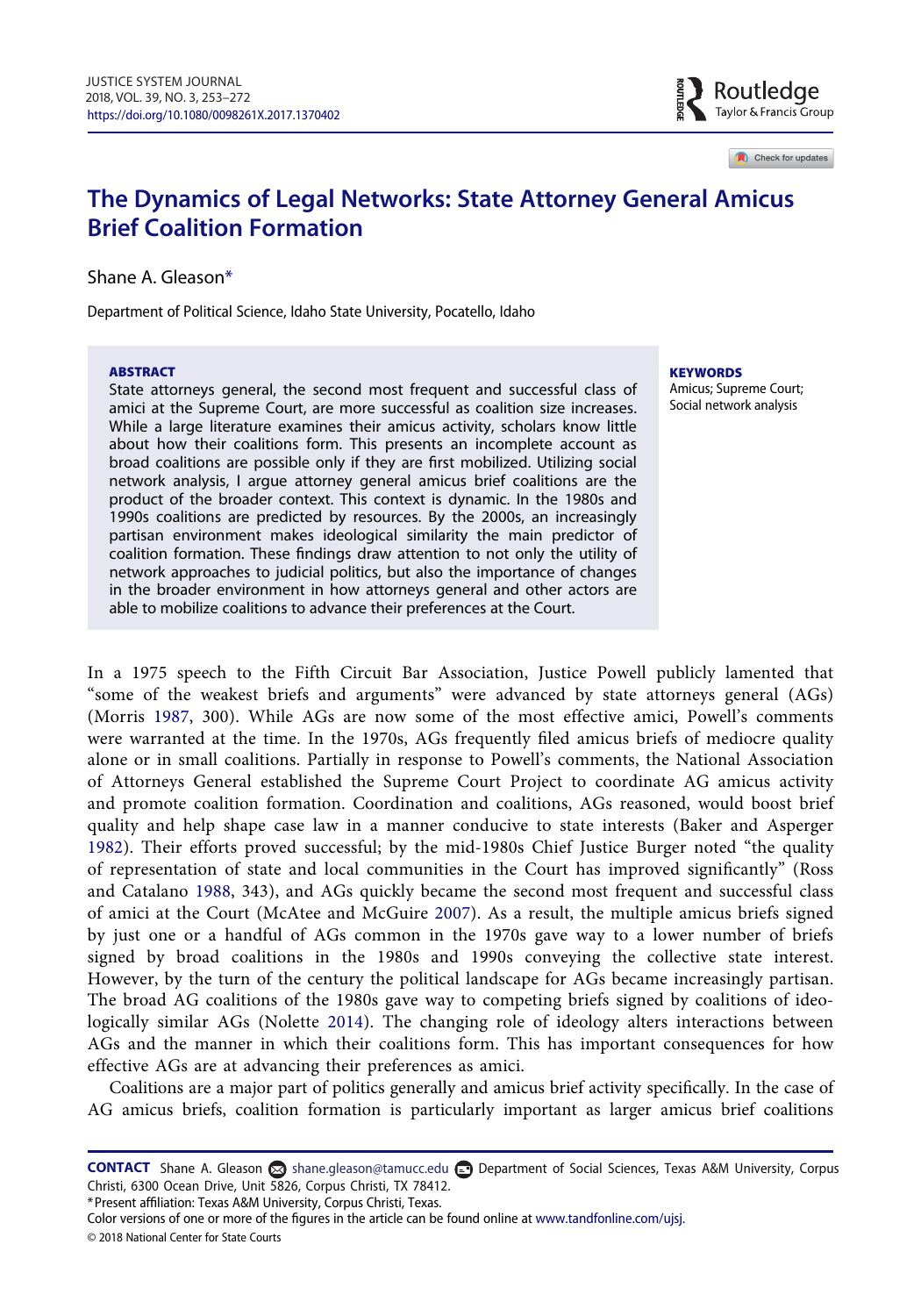<span id="page-1-6"></span>translate into greater success (Clayton [1994](#page-18-1); Goelzhauser and Vouvalis [2013\)](#page-18-2).<sup>[1](#page-1-0)</sup> I contend that AG amicus brief activity is not merely filing the brief at the Court. Rather, it is a process that begins when the coalition forms and ends only when the Court considers the brief in its decision in a given case. Thus, if scholars are to fully understand how AGs are successful as amici, it is important to begin with how they mobilize the coalitions that enable their success. However, no study as of yet examines how AG amicus brief coalitions form. I provide the first account of AG amicus brief coalition formation. This helps provide scholars with a more complete account of AG amicus brief participation that spans from coalition formation to brief success.

<span id="page-1-7"></span>I examine the determinants of AG coalition formation from 1980 through 2009 and find the underlying predictors of coalition formation change along with the overall context in which AGs operate. Coalitions are driven by resource factors throughout the entire time period; but by the 2000s the growing partisan environment makes ideological similarity a predictor of AG amicus brief coalition formation. While I could examine coalition formation among any number of actors at the Court or in the broader legal world (e.g. Box-Steffensmeier and Christenson [2014;](#page-17-1) Heinz et al. [1993](#page-18-3)), I focus on AGs because of their unique role at the center of the federal system. They are the only party authorized to speak in the states' name and have taken on an increasingly important role in shaping outcomes at the Court in recent years (see, for instance: Myers and Ross [2007](#page-19-3)). I further focus on their amicus brief activity because of the ease with which actors, AG or otherwise, can undertake amicus brief activity to shape policy outcomes (Caldeira and Wright [1988](#page-18-4), [1990;](#page-18-5) Collins et al. [2015](#page-18-6); Nicholson and Collins [2008\)](#page-19-4). Given AGs' success as amici (McAtee and McGuire [2007\)](#page-18-0), it is important for scholars to understand how they mobilize the coalitions that can put a distinctly states' perspective, or their own policy preferences, into federal case law (Clayton [1994](#page-18-1); Nolette [2015\)](#page-19-5).

<span id="page-1-12"></span><span id="page-1-11"></span><span id="page-1-9"></span><span id="page-1-2"></span><span id="page-1-1"></span>While I focus on AGs here, this article is applicable to the study of not just AGs and their amicus brief coalitions but also to the judicial behavior and American politics literatures more broadly. For example, the changing determinants of coalition formation highlight the interdependence between AGs themselves and their dependence on changes in the broader ideological climate of American politics (Schmeling [2003](#page-19-6)). Coalition activity is a key component of interest group activity at the Court and elsewhere (Box-Steffensmeier and Christenson [2014;](#page-17-1) Box-Steffensmeier et al. [2013;](#page-18-7) Collins [2008;](#page-18-8) Hula [1999\)](#page-18-9), and my findings on how changing context impacts coalition formation are likely portable to other contexts. This study also draws attention to a relatively underused analytical method in judicial behavior; social network analysis. Social network analysis allows observations to be treated as interdependent on each other, creating a more realistic methodological account of coalition formation (e.g., Knoke and Yang [2007](#page-18-10); Wasserman and Faust [1994\)](#page-19-7). Given that using the more realistic modeling assumptions of social network analysis can alter the results of models (Cranmer and Desmarais [2016;](#page-18-11) Desmarais et al. [2015\)](#page-18-12), this allows me to provide the most accurate account of how AG coalitions form. It is my hope that this analytical approach will be employed by future studies as well.

<span id="page-1-8"></span><span id="page-1-5"></span><span id="page-1-4"></span>I proceed in several parts. First, I provide a brief overview of the evolving context of AG amicus brief activity and the changing dynamics of AG interactions. I then argue that the AG amicus brief network was premised largely on resource based-factors in the 1980s before ideological determinants become a factor in the 2000s. I next describe my data and methods. Subsequently, I present and discuss my results. I close with directions for future research.

### Ag Amicus Brief Coalition Formation

Since AGs are the only party authorized to represent the states in name before the Court, they are able to express the collective state interest. This is particularly true when they file together in broad coalitions (Morris [1987](#page-19-0)). Perhaps because of their unique perspective at the intersection of the state and

<span id="page-1-10"></span><span id="page-1-3"></span><span id="page-1-0"></span><sup>&</sup>lt;sup>1</sup> Amicus brief success is defined in several ways, including the success of the endorsed party at the merits (Clayton [1994](#page-18-1); Nicholson and Collins [2008](#page-19-4); McAtee and McGuire [2007](#page-18-0)), the adoption of a favored legal argument (Spriggs and Wahlbeck [1997](#page-19-8)), or the direct incorporation of language from the brief into the final opinion (Collins et al. [2015\)](#page-18-6). I adopt the most conventional definition of success: the success of the endorsed party at the merits.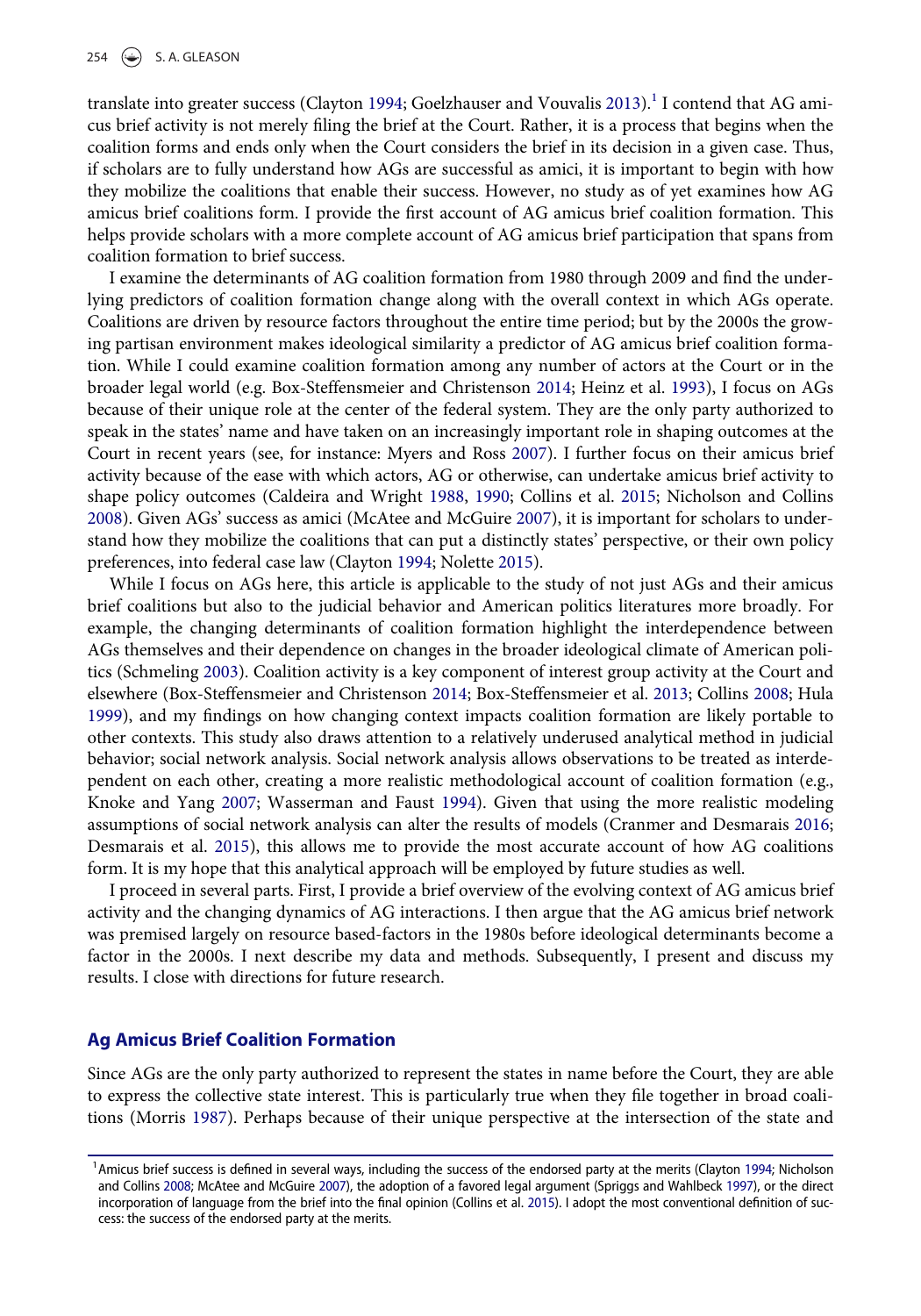federal systems of government, AGs were some of the earliest and most prominent amici. Indeed, the Court explicitly notes its deference to state amici as early as 1854.<sup>[2](#page-2-0)</sup> By the 1880s, state governments regularly appeared as amici, and observers noted amicus briefs from states were particularly influential. However, the privileged place of AGs as amici has not remained constant over time. By the 1970s AG amicus brief quality dropped to the level that prompted Justice Powell's critique mentioned above (Baker and Asperger [1982](#page-17-0); Morris [1987](#page-19-0); Waltenburg and Swinford [1999;](#page-19-9) Ross and Catalano [1988](#page-19-1)). Further changes in the political and policy-making environment in the late 1970s and early 1980s prompted a renewed commitment to amicus brief quality and coalition formation by AGs.

<span id="page-2-3"></span>Anticipating changes stemming from federal devolution, the National Association of Attorneys General founded the non-partisan Supreme Court Project in 1982 to facilitate cooperation and communication between AGs to boost their standing and success in legal activities before the Court (Baker and Asperger [1982\)](#page-17-0). Among other things, the Supreme Court Project helps facilitate AG amicus brief coalition formation to promote a small number of high-quality AG amicus briefs with broad support as opposed to the previous norm of inundating the Court with multiple redundant briefs of mediocre legal quality (Clayton and McGuire [2002](#page-18-13)). After the establishment of the Supreme Court Project, scholars note AGs undertook collective endeavors for largely non-ideological reasons such as the state or public interest (Clayton [1994;](#page-18-1) Morris [1987](#page-19-0); Nolette [2015\)](#page-19-5). This practice, evidenced in both amicus briefs and multi-state litigation, allows AGs to leverage their collective resources against well-monied adversaries and to speak with a unified voice to the Court. More specific to amicus briefs, larger AG coalitions are more likely to persuade the Court to rule in favor of the AG's endorsed party (Clayton [1994;](#page-18-1) Goelzhauser and Vouvalis [2013](#page-18-2)). Despite the incentive for broad coalitions, coalitions of forty or more AGs remain relatively rare, as AGs have different preferences, which often precludes them from collectively speaking in one unified voice even in the largely non-partisan 1980s (Nolette [2014\)](#page-19-2).

It is important to note coalitions are a product of the environment at hand, which changes over time. The environment in which AGs operate has changed dramatically over the past several decades from one that is largely focused on state interests to one that is largely focused on ideology and partisan affiliation (Nolette [2015](#page-19-5)). This is evidenced by the formation of the Republican (Democratic) Attorneys General Association (hereafter: RAGA and DAGA) at the turn of the century. As such, it is likely that the underlying predictors of AG coalition formation have changed as well.

<span id="page-2-4"></span>Because of the lack of studies on AG coalition formation, it is necessary to look at the broader litera-ture on coalition formation. Work by Heinz and his colleagues notes that elite attorneys<sup>[3](#page-2-1)</sup> network with politically like-minded peers if they have resources. A lack of resources typically precludes networking among these actors (Nelson et al. [1988](#page-19-10); Heinz et al. [2003](#page-18-14), [2005;](#page-18-15) Paik et al. [2007,](#page-19-11) [2011](#page-19-12)). While a lack of resources may preclude coalition formation for elite attorneys, it is not always a deterrent to coalitions. In other contexts, pooling resources may be the only way in which actors can participate in costly political activity, such as congressional lobbying or amicus brief advocacy (Box-Steffensmeier and Christenson [2014](#page-17-1); Hula [1999\)](#page-18-9). These studies note interest groups that lack resources tend to join coalitions with their more resource-rich peers so they can still engage in the credit claiming which comes from participating in the legal and legislative processes (e.g., Caldeira and Wright [1988\)](#page-18-4). For these actors, coalition activity allows participation for a relatively low price. Despite a seeming free-rider problem, there are benefits to creating large coalitions even for well-resourced groups. Broad coalitions signal consensus to decision makers, whether they be members of Congress or courts (Hula [1999](#page-18-9); Waltenburg and Swinford [1999\)](#page-19-9). While resources play a different role depending on context, political factors are a relatively constant predictor in both the elite attorney and interest group literatures. Actors are more likely to network with ideologically similar counterparts (Box-Steffensmeier and Christenson [2014](#page-17-1); Heinz et al. [1993;](#page-18-3) Paik et al. [2007](#page-19-11)). More recent work finds even more benefit to networking widely. The

<span id="page-2-7"></span><span id="page-2-5"></span><span id="page-2-0"></span><sup>&</sup>lt;sup>2</sup> Florida v. Georgia 58 U.S. (17 How.) 478 (1854).<br><sup>3</sup> Flite atterney is a semewhat americhaus term

<span id="page-2-6"></span><span id="page-2-2"></span><span id="page-2-1"></span><sup>&</sup>lt;sup>3</sup>Elite attorney is a somewhat amorphous term in the literature. In general, elite attorneys are defined as leaders in a given issue area (Heinz et al. [1993](#page-18-3)), or an exclusive class of attorneys that frequently appear before the Court that has earned its respect (McGuire and Caldeira [1993](#page-19-13)). By definition, the federal solicitor general is an elite attorney (Black and Owens [2012;](#page-17-2) McGuire [1998\)](#page-19-14). As executive attorneys, AGs are also elite attorneys (Morris [1987](#page-19-0); Provost [2010](#page-19-15), [2011\)](#page-19-16).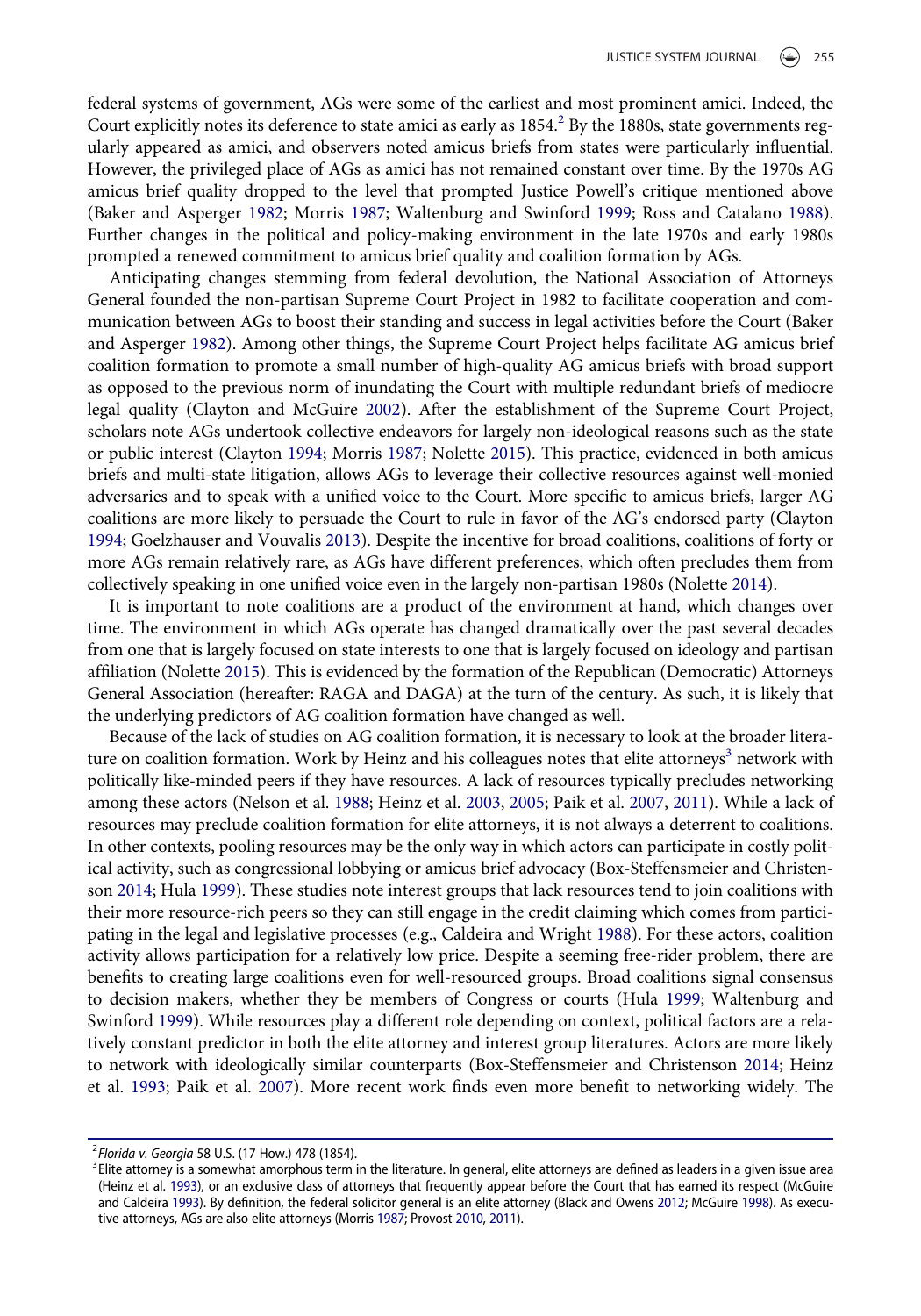<span id="page-3-2"></span>network centrality that comes from frequent coalition activity leads to greater power in the future, whether it be getting amendments passed in Congress (Fowler [2006](#page-18-16)) or having the group's name lend authority to amicus briefs (Box-Steffensmeier et al. [2013\)](#page-18-7). While these studies primarily deal with networking among prominent attorneys and interest groups, there is some, albeit limited, evidence that similar processes guide AG coalition formation.

<span id="page-3-3"></span>Coalition activity by AGs is mentioned in a number of pieces, but beyond work exploring the multistate litigation campaigns of the 1990s (Derthick [2009;](#page-18-17) Gifford [2010;](#page-18-18) Nolette [2015\)](#page-19-5), no work explicitly explores how AG coalitions form. Because of the dearth of research on AG coalition formation, I construct my theory from studies on AG amicus activity broadly and studies on elite attorney and interest group coalition formation discussed above. While not directly addressing coalition formation, previous work on AGs suggests political and resource factors shape AG amicus brief coalition formation (e.g., Hansford [2012;](#page-18-19) Schmeling [2003\)](#page-19-6). Especially after the formation of RAGA and DAGA, AG coalitions follow predictable ideological lines (Nolette [2014](#page-19-2)). In terms of resources, AGs with higher budgets are more likely to initiate amicus briefs, whereas their counterparts with smaller budgets are more likely to join briefs (Gleason and Provost [2016](#page-18-20)). I contend that these political and resource factors also explain the composition of the coalition. I explore each in turn.

<span id="page-3-5"></span><span id="page-3-4"></span>For AGs, large coalitions are attractive. Large coalitions signal consensus to the Court and increase the probability of brief success at both the certiorari and merits stages (Clayton [1994;](#page-18-1) Goelzhauser and Vouvalis [2013\)](#page-18-2). While broad AG coalitions are better able to capture the justices' attention than solo authored briefs or small coalitions (Clayton [1994](#page-18-1)), large coalitions are somewhat rare because AGs often do not all agree to join the same brief because of ideological differences. This is particularly true after the establishment of RAGA and DAGA at the turn of the century. [Figure 1](#page-4-0) shows the total number of briefs filed by AGs each term from 1980 through 2009 in the top panel and the average size of AG amicus brief coalitions for the same time period in the bottom panel. After the Supreme Court Project's establishment in the early 1980s, large coalitions became more common as the number of briefs drops steadily over the course of the decade and the average coalition size simultaneously increases. The early 1980s, routinely has 30 to 40 briefs filed per term; but over the course of the 1980s the number of briefs filed drops steadily to the high teens and low twenties. Likewise, there are changes in the size of the average coalition grows from 7 to 10 in the early 1980s to 10 to 15 in the late 1980s.

<span id="page-3-1"></span>In the 1990s, the average coalition size increases steadily from approximately 10 to 15 in the early part of the decade to 15 to 20 in the latter half of the 1990s. However, while coalitions increase in size, the total number of briefs drops markedly after a high of 33 in 1991 to fewer than ten for five terms in the 1990s. This may be due to the prevalence of multi-state litigation in the 1990s and growing ideological distance (e.g., Derthick [2009;](#page-18-17) Pryor [2001](#page-19-17)), which altered interactions between AGs. Prior to the 2000s, many AG interactions were largely bipartisan and free of ideological concerns. By the 2000s this began to change (Nolette [2015\)](#page-19-5). The late 1990s and early 2000s are contemporaneous with the establishment of RAGA and DAGA and coincide with an increase in the number of briefs filed; the high is 44 in 2004, and the total number never drops below 31 in the late 2000s. At the same time, the average coalition size decreases from previous decades; coalition size hovers around 15 for much of the decade, despite a surge to 19 in 2009. One possible reason for the high number of briefs and relatively small coalitions in the 2000s is that increased ideological polarization may be driving down the size of coalitions as ideological differences prevent AGs from filing together because compromise is less likely (e.g., Nolette [2014\)](#page-19-2).

The data indicate AGs are growing more polarized, which suggests a growing role for ideology in the formation of AG amicus brief networks. [Figure 2](#page-4-1) shows the average ideology of AGs from 1980 through 2009.[4](#page-3-0) Lower scores indicate the average AG is more liberal, and higher scores indicate the average AG is more conservative. From 1980–1999, AG ideology is largely bound between 45 and 55. Prior to 2000, the highest average ideology is in the high 50s in the late 1980s. Thus, prior to 2000 AGs

<span id="page-3-0"></span><sup>4</sup> As discussed below, AG ideology is measured with the scores developed by Berry et al. [\(1998](#page-17-3)). For appointed AGs, I use the elite score. For elected AGs, I use citizen scores. For purposes of this Figure, I then take the mean score for each year.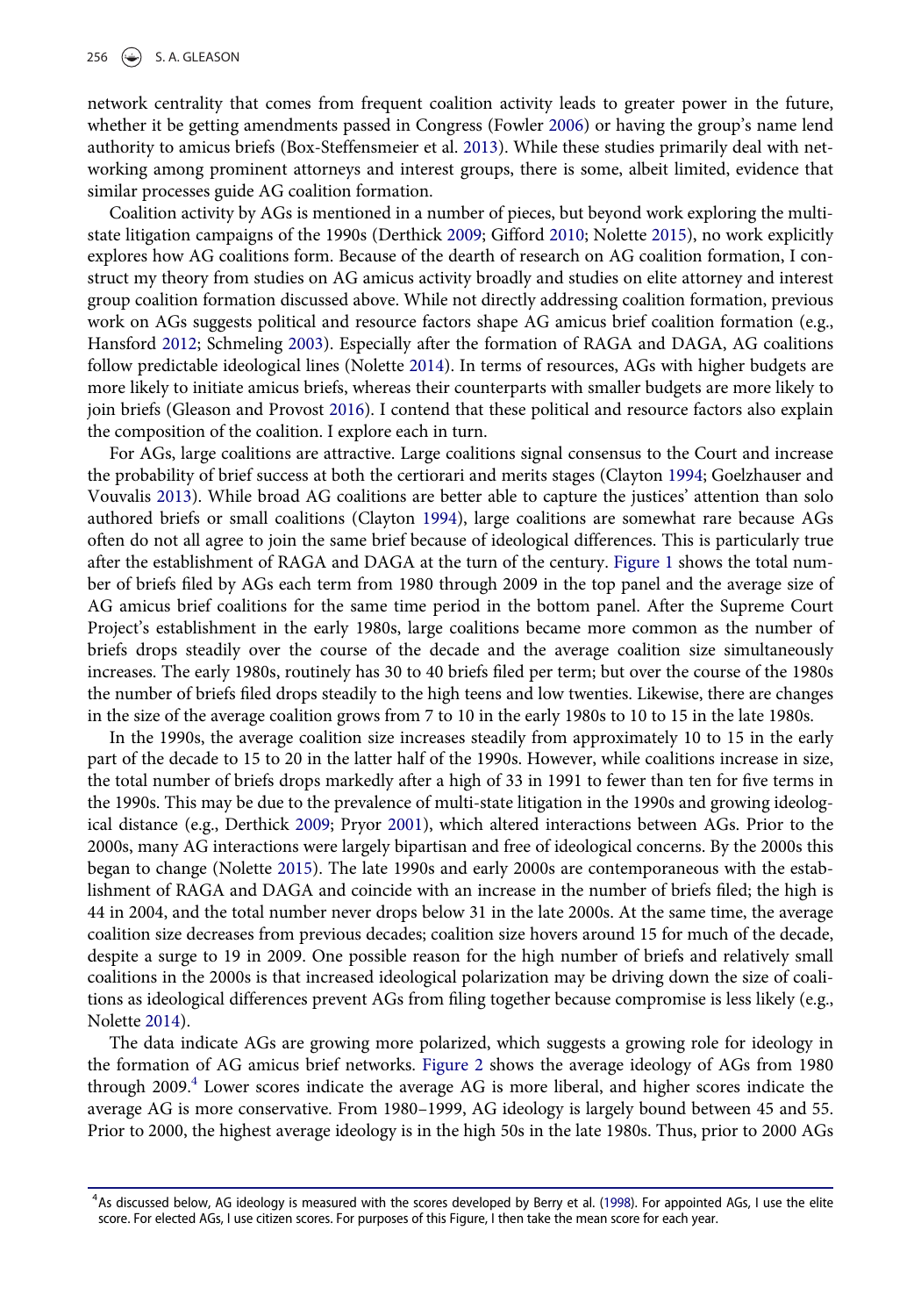<span id="page-4-0"></span>

Figure 1. AG Amicus briefs and coalition size, 1980–2009.

<span id="page-4-1"></span>are an overall moderate group. While 2000 sees a particularly liberal average score in the low 40s, AGs have become progressively more conservative over the course of the decade. By the latter part of the 2000s, the average ideology peaks in the mid-60s. This conservative tide coincides with the establishment of partisan specific organizations and the growing role of ideological factors in AG activity in



Figure 2. AG Ideology, 1980–2009.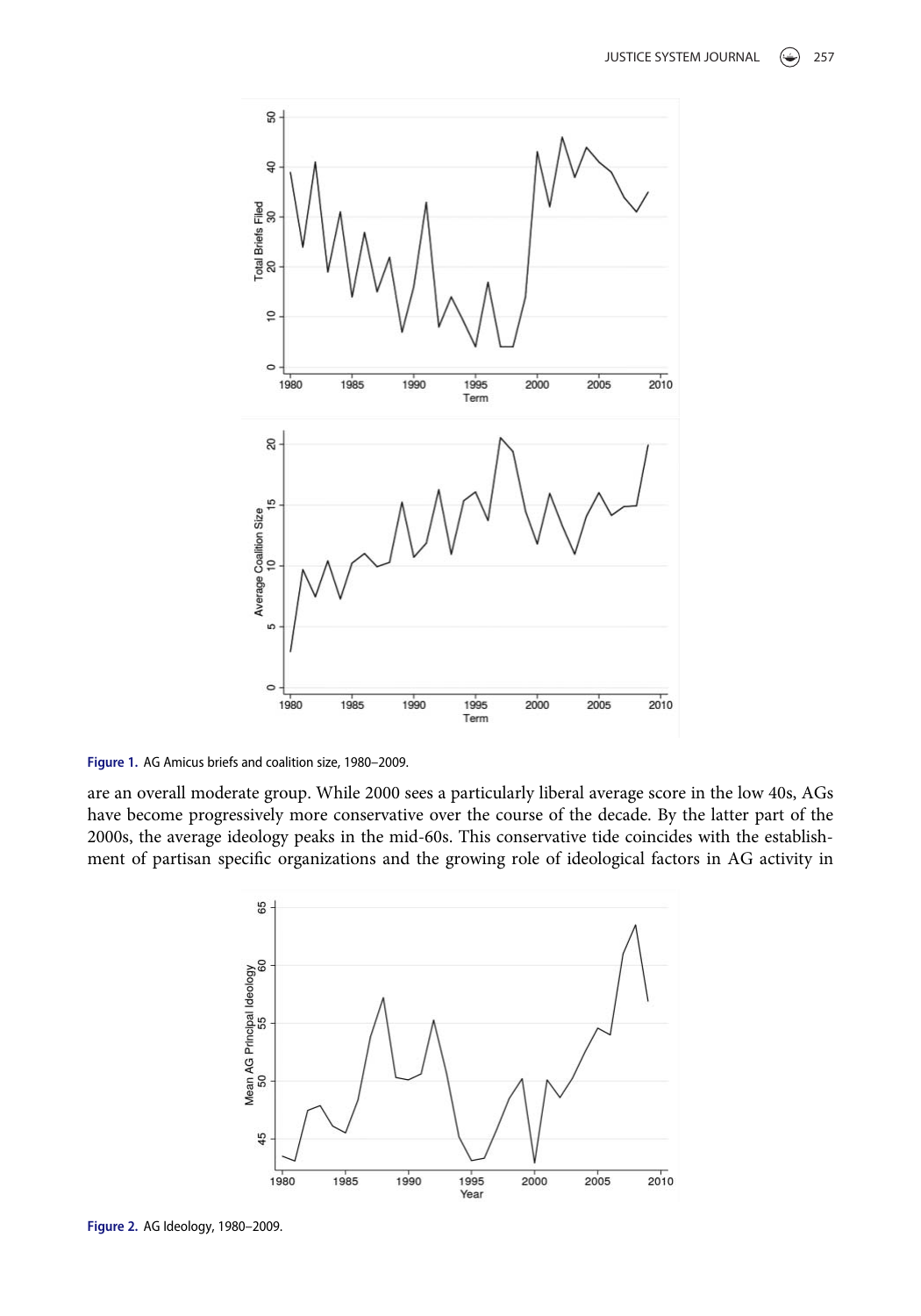both multistate litigation and amicus briefs (Nolette [2014,](#page-19-2) [2015\)](#page-19-5). This growing ideological polarization suggests it should be increasingly difficult for AGs to form broad coalitions inclusive of more moderate or liberal AGs after the turn of the century.

<span id="page-5-0"></span>In order to form coalitions, actors must sacrifice something in order to reach a mutually agreeable position. It is therefore unsurprising that many studies note that coalitions are most likely to form between ideologically similar actors (Box-Steffensmeier and Christenson [2014;](#page-17-1) Heinz et al. [2005](#page-18-15); Fowler [2006;](#page-18-16) Neal [2014](#page-19-18)). This is perhaps most pronounced in work by Heinz and his colleagues that notes elite attorney networks are characterized by "hollow cores," indicating ideologically disparate actors are unable to reach a mutually agreeable position. To illustrate this point, Paik et al. ([2011\)](#page-19-12) note conservative-cause lawyers network most with other-cause lawyers who share their particular brand of conservatism. There is also evidence of this in amicus brief networks where Box-Steffensmeier and Christenson [\(2014\)](#page-17-1) find that a key predictor of coalition formation is ideological proximity. Put simply, the less two interest groups need to compromise to reach an agreeable position, the more likely it is they will enter a coalition together (see also: Hula [1999](#page-18-9)). Indeed, across these studies the most ideologically extreme and uncompromising actors are the least likely to form coalitions (Heinz et al. [2003](#page-18-14); Paik et al. [2007\)](#page-19-11). The increasing ideologically conservative nature of AGs shown above in [Figure 2](#page-4-1) would suggest this might be at play in the formation of AG amicus brief coalitions.

Work on AG multi-state litigation and amicus brief activity touches on, but does not directly explore, the political predictors of coalition formation. In multi-state litigation, AGs historically worked together on regional lines. This is well demonstrated by litigation on acid rain. Because weather patterns carry pollutants from the Midwest to New England, AGs from those two regions often stood in opposition to each other; both sides contained Democrats and Republicans. Indeed, Connecticut AG Joseph Liberman described the acid rain litigation as "region against region" (Nolette [2015,](#page-19-5) 160). In the 2000s, AGs were again litigating environmental issues with respect to Environmental Protection Agency regulations. However, partisan lines were the primary predictor of coalition formation rather than region (Nolette [2015\)](#page-19-5). The roots of this shift are evident in the formation of RAGA and DAGA. RAGA was founded when Republican AGs felt Democrats had infused the tobacco litigation campaign with too much ideology. RAGA was to be a coordinating agency among Republicans to ensure conservative ideologies were advanced in litigation, including amicus briefs (e.g., Pryor [2001](#page-19-17)). Shortly thereafter, DAGA was established in response. Since then, AG legal activity coordination has a distinctly partisan dimension (Nolette [2014\)](#page-19-2). This stands in stark contrast to the more apolitical approach of the Supreme Court Project.

Previous studies also support the idea that ideology is a significant predictor of AG amicus brief activity, though they do not specifically address coalition formation. Hansford [\(2012\)](#page-18-19) finds that AGs often file amicus briefs in support of the same party as ideologically proximate interest groups. Also, Republican AGs are more likely to both initiate and join amicus briefs in criminal procedure cases because of their law and order orientation (Gleason and Provost [2016](#page-18-20); Provost [2011](#page-19-16)). Much as RAGA and DAGA are proximate to growing ideological polarization in multistate litigation, the rise of RAGA and DAGA preceded more ideologically conflicting AG amicus briefs (Nolette [2014\)](#page-19-2). Prior to this, it was rare for AGs to file multiple briefs in a given case, and even rarer for those multiple briefs to support opposing parties. This is in line with the Supreme Court Project's goal of ensuring that AGs speak with one collective voice (see, for instance: Baker and Asperger [1982](#page-17-0); Morris [1987\)](#page-19-0). Under such a dynamic, ideology cannot play a major role. However, by the early 2000s the context had changed, and Nolette [\(2014\)](#page-19-2) notes that AG amicus briefs are not about the state interest or federalism, but rather the pursuit of ideological policy goals. This suggests that AG coalitions may have been apolitical (or at least mostly so) in the 1980s before transitioning to a more partisan overture as RAGA and DAGA formed at the turn of the century. While AGs often agree unanimously on matters of federalism and criminal procedure (Morris [1987;](#page-19-0) Provost [2011\)](#page-19-16), many of the cases the Court adjudicates are contentious, making it difficult for disparate political actors to agree. Of course, the extent to which compromise is possible rests on the overall climate. Thus: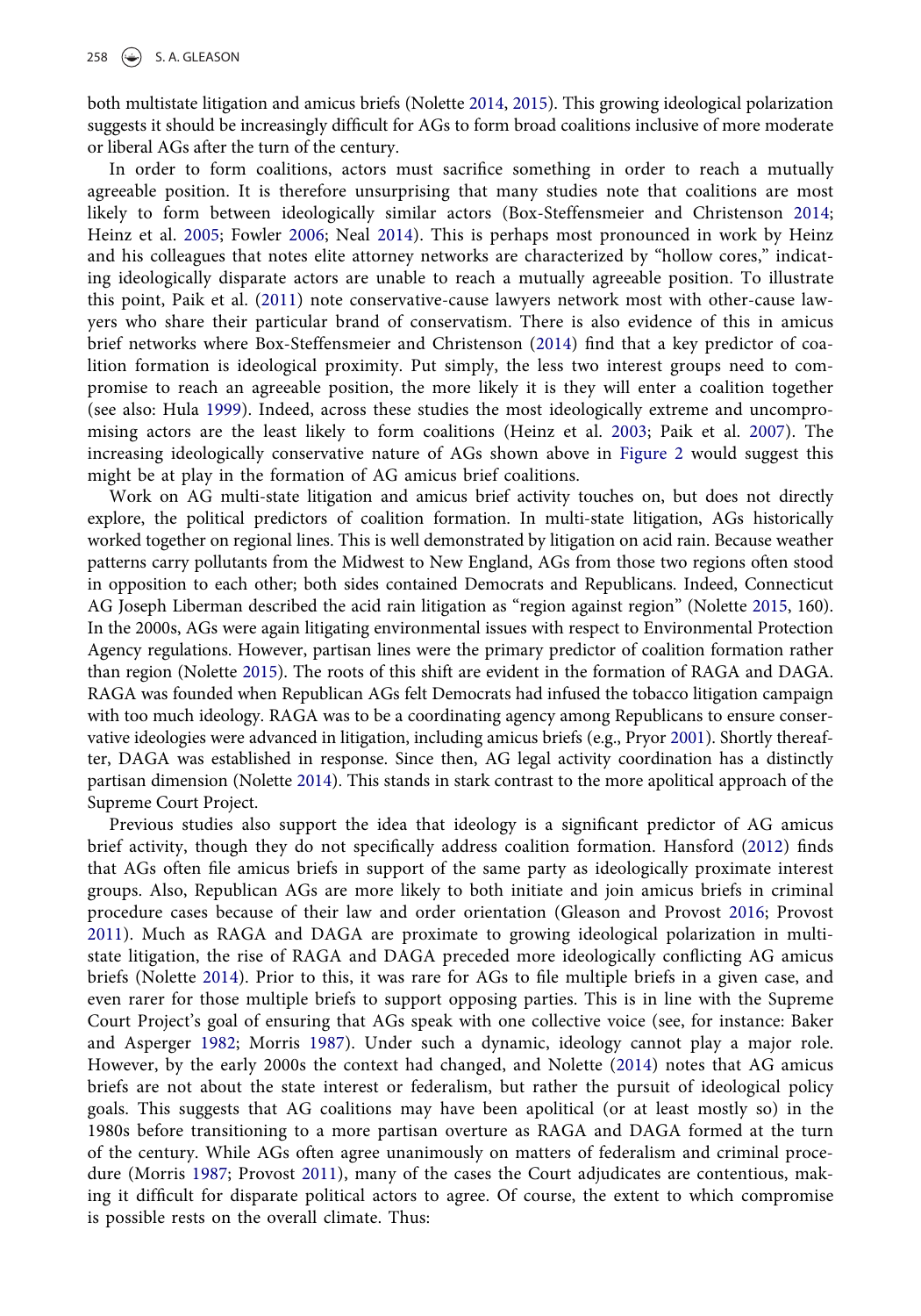Hypothesis 1: AGs are more likely to enter into amicus brief coalitions with ideologically proximate peers after the establishment of partisan AG organizations.

<span id="page-6-4"></span><span id="page-6-3"></span>AGs have a number of required activities, ranging from advising the state legislature to overseeing criminal prosecutions (Winder [1991](#page-19-19); Thornburg [1990](#page-19-20)). Depending on the resources available, required duties may preclude elective legal activities (e.g., Wilson [1989](#page-19-21)). This expectation finds support in the literature on elite attorney and interest group coalitions; however, the impact of resources varies by context. Amicus briefs are, in almost all instances, elective. Consequently, when resources are limited, amicus briefs are easy to curtail in favor of required duties (e.g. Nicholson and Collins [2008](#page-19-4)). This is precisely what occurs for elite attorneys with limited resources as they curtail their networking activity, sometimes to the point of completely abstaining (Heinz et al. [1993\)](#page-18-3).

Given the way in which amicus briefs can shape policy outcomes, AGs, much like interest groups in amici coalitions, have a powerful incentive to participate in amicus brief coalitions even when their resources are low. Even still groups with small budgets are hard pressed to finance advocacy efforts; but failure to advocate may dry up the revenue flow from members (Hula [1999\)](#page-18-9). Small budgets, then, merely change the way in which elective activity is undertaken (Box-Steffensmeier and Christenson [2014\)](#page-17-1). Interest groups with limited resources frequently join coalitions led by groups with more resources. This allows the groups with limited resources to still gain the benefits of participation at a fraction of the cost, albeit at the price of not having as much sway over the final output of the coalition as the low-resource group would like (Box-Steffensmeier and Christenson [2014](#page-17-1); Hula [1999\)](#page-18-9). To provide an empirical example, Box-Steffensmeier and Christenson [\(2014\)](#page-17-1) find interest group coalitions are most likely between groups with disparate resources. For example, if Group A has an annual budget of \$1 million and Group B has a budget of \$50,000, Group B has a strong incentive to join the amicus brief drafted by Group A in order to still participate as an amici. This process is also at play in congressional lobbying networks (Hula [1999](#page-18-9)).

There is also some work on AGs as amici that suggests the budget shapes coalition activity in a similar way. AGs have a powerful incentive to engage in elective amicus briefs regardless of their resources. Elective activity allows AGs to shape policy in a way conducive to their own interests or the interests of their state (Derthick [2009](#page-18-17); Gifford [2010](#page-18-18); Nolette [2015\)](#page-19-5) and can help solidify an AG's reelection campaign or a bid for higher office (Provost [2010\)](#page-19-15). However, the way coalition activity takes place is shaped by the resources at hand. During the multi-state litigation campaigns of the 1990s, well resourced AGs often hired outside counsel to manage their litigation (Derthick [2009;](#page-18-17) Nolette [2015](#page-19-5)). Other AGs waited to join the litigation campaign until their better resourced and more enterprising colleagues secured at least preliminary victories in order to avoid expending resources on expensive and potentially unsuccessful litigation (Waltenburg and Swinford [1999\)](#page-19-9). More germane to the topic at hand, AGs with larger budgets are more likely to initiate amicus briefs, whereas their peers with smaller budgets are more likely to join existing briefs (Gleason and Provost  $2016$ ).<sup>[5](#page-6-0)</sup> Thus, those with the fewest resources are most active by joining briefs initiated by more resource-rich AGs who have a greater propensity to initiate briefs. Ultimately, despite all the other demands on AG resources, there are strong incentives for AGs to remain active in elective activities even when resources are limited.

Hypothesis 2: AGs with lower budgets are more likely to enter into coalitions.

### Methods

<span id="page-6-2"></span>To explore the evolution of AG amicus brief coalition formation, I employ social network analysis. Social network analysis treats observations, in this case AGs, as interdependent (Wasserman and Faust [1994;](#page-19-7) Snijders [2010](#page-19-22); Snijders et al. [2010\)](#page-19-23). Particularly since Schmeling ([2003\)](#page-19-6) notes that AGs are interdependent on each other in multi-state litigation, this approach creates a more realistic model of coalition formation than traditional modeling techniques, which treat all observations as independent.

<span id="page-6-1"></span><span id="page-6-0"></span> $^5$ While joining a brief is technically "free," AGs must still invest the time to research the brief to determine if they would like to sign it (Miller [2010\)](#page-19-24).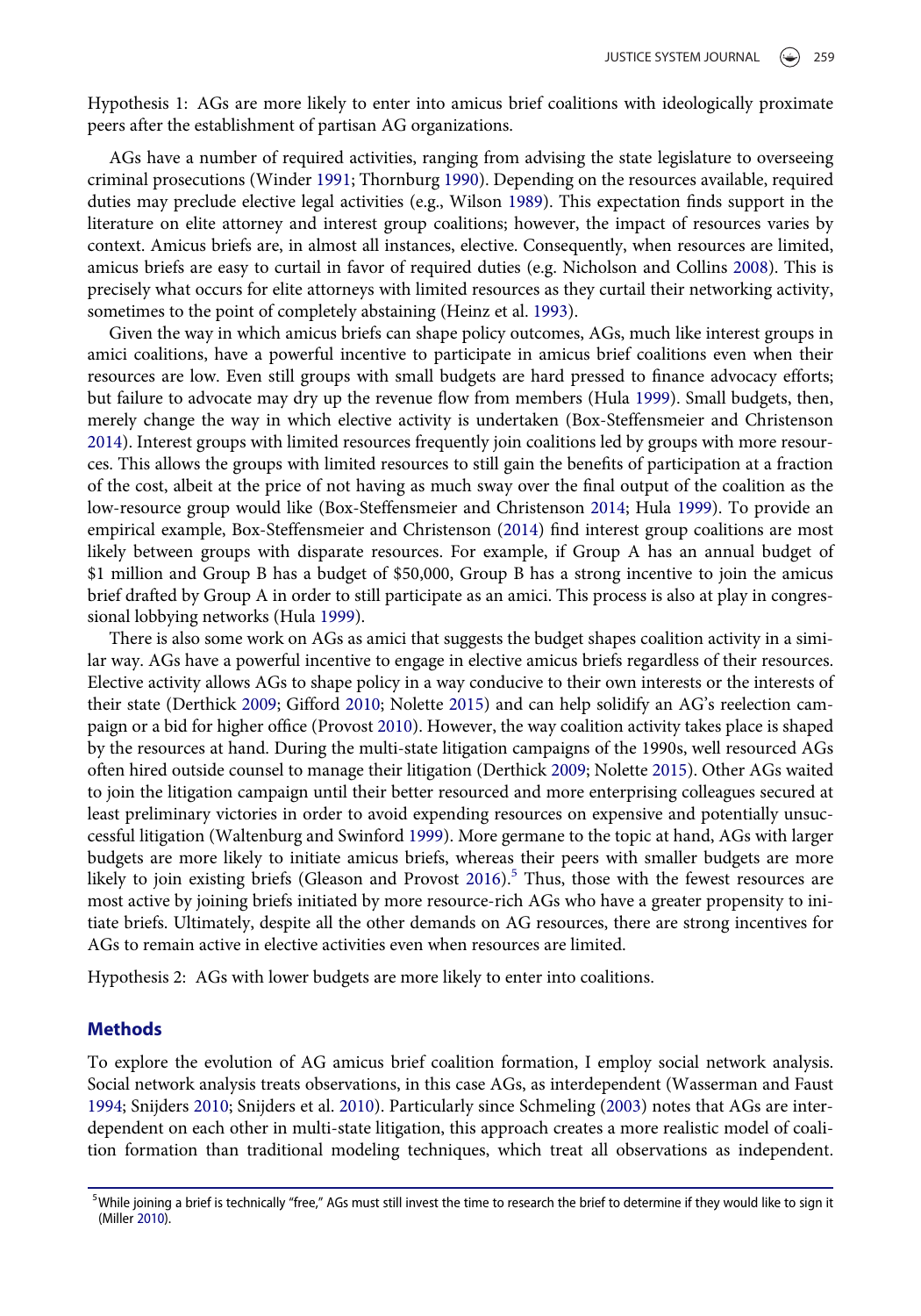260  $\left(\bigstar\right)$  S. A. GLEASON

Social network analysis is concerned with ties between actors and their relationships rather than the characteristics of individual actors and dyads in isolation. It is, however, important to note that individual-level characteristics can dictate the extent to which interactions between actors occur. In this case, forming a tie is to enter into a coalition by cosigning an amicus brief with another AG in a given time period. Thus, the unit of analysis is the AG coalition dyad aggregated over all cases in each time period.

An alternative, and more common, modeling strategy is a dyadic analysis where one observation would be created for each possible AG coalition per time period (e.g., AK:AL, AK:AR....). However, Cranmer and Desmarais [\(2016](#page-18-11)) highlight a number of issues that render dyadic analysis less desirable than social network analysis. Dyadic models rest on the assumption that all dyads operate independently of each other. That is to say, the probability of AK:AL forming a coalition is completely independent of AK:AR forming a coalition. Looking at AG coalition formation in other contexts, this assumption is likely violated. As noted above, AGs often refrain from joining multi-state litigation campaigns until their more enterprising colleagues secure at least a preliminary victory (Waltenburg and Swinford [1999\)](#page-19-9) or as the number of AGs joining a particular litigation campaign increases (Derthick [2009\)](#page-18-17). This implies interdependent dyads.

Second, dyadic analysis has difficulty accounting for independent variables that do not exist at the dyadic level, but rather at the individual level. In the context of the hypotheses posed above, Hypothesis 1 operates at the dyadic level. However, while it impacts the formation of dyads, Hypothesis 2 exists at the individual level and therefore cannot be accurately modeled with dyadic design. It can, however, be captured with social network methods. Cranmer and Desmarais [\(2016](#page-18-11)) conclude dyadic design is only appropriate in "extremely unlikely" (361) situations where all dyads are independent of each other and all theoretically relevant independent variables exist at the dyadic level. Such is not the case here. In these instances, Cranmer and Desmarais ([2016\)](#page-18-11) advocate for a social network approach.

Social network analysis is a broad umbrella term that encompasses both descriptive and causal models. Descriptive social network analysis is commonly done via sociograms, or "spider web" plots, which map the location of actors in the network. With sociograms, and their associated network statistics, it is possible to observe marginal and prominent actors, as well as the overall shape of the network. While descriptive network analysis is useful, it cannot evaluate hypotheses in the same way as regression analysis (e.g., Fowler et al. [2007](#page-18-21); Fowler and Jeon [2008;](#page-18-22) Borgatti et al. [2009;](#page-17-4) Wasserman and Faust [1994\)](#page-19-7). Since the hypotheses posed above fit more fully in the causal sphere, I employ predictive social network models.

<span id="page-7-2"></span><span id="page-7-1"></span><span id="page-7-0"></span>Predictive social network models are relatively new to applied work in the social sciences because of traditionally harsh modeling assumptions (e.g., Borgatti et al. [2009](#page-17-4)). However, recent methodological advances allow scholars to predict ties based on the attributes of individual actors and structural features of networks with more realistic modeling assumptions (e.g., Anderson et al. [1999;](#page-17-5) Goodreau et al. [2008;](#page-18-23) Snijders [2010\)](#page-19-22). Exponential random graph models, a form of predictive social network models somewhat akin to logit models, have recently been used to predict interest group amicus brief coalition formation over decade-long periods by Box-Steffensmeier and Christenson ([2014\)](#page-17-1). Exponential random graph models evaluate the propensity of coalition formation, given the value of attributes, or independent variables. Thus, rather than just function at the dyadic-level, these models are able to take the attributes of individual actors in the dyad into account. Importantly, these can exist at multiple levels, including the individual, dyadic, and network levels. This allows the researcher to adopt the most theoretically robust account of the factors shaping the outcome of interest without being constrained to just dyadic level predictors (Cranmer and Desmarais [2016\)](#page-18-11). All of these levels also account for the attributes of other actors in the network. This means that exponential random graphs are able to model the propensity of any given actor or pair of actors to enter into a coalition while also accounting for interdependency between actors. In this way, exponential random graphs dispense with the traditional independence assumption of statistical models and instead adopt an interdependent assumption.

#### Data

I assemble data on AG amicus brief coalitions from 1980 through 2009 by compiling a list of all orally argued cases via the Supreme Court Database (Spaeth [2011\)](#page-19-25). I then locate amicus briefs filed in each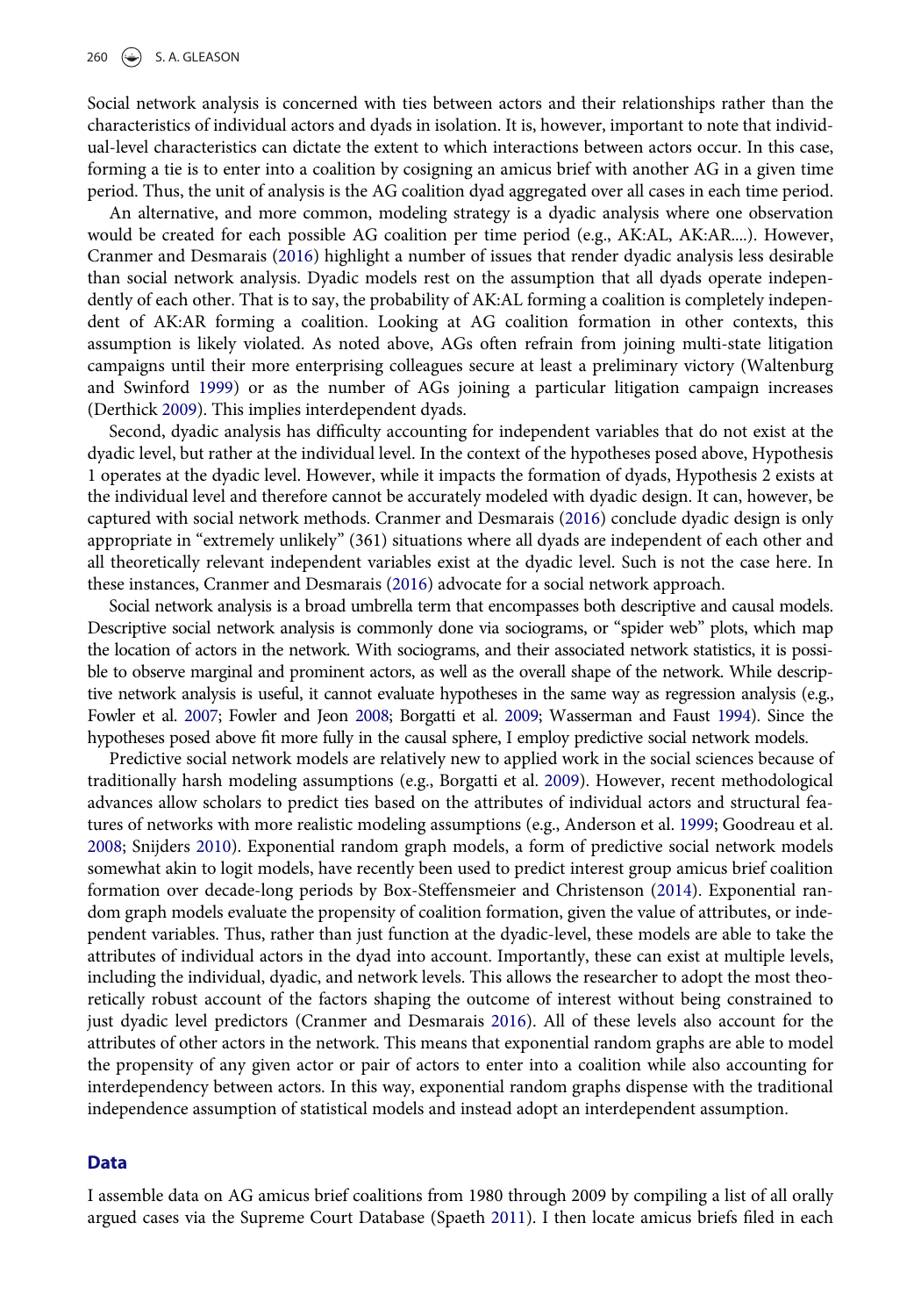case.[6](#page-8-0) Should I encounter an AG amicus brief, I note which AGs sign the brief. This creates a data set where each row denotes a specific AG amicus brief and the members of its coalition. This, however, is not a data form that lends itself to social network analysis. Consequently, I transform my data into network data before evaluating my hypotheses.

In order to transform my list of amicus briefs into network data, I employ the strategy used by previous studies of congressional cosponsorship (Fowler [2006\)](#page-18-16) and interest group amicus brief coalitions (Box-Steffensmeier and Christenson [2014\)](#page-17-1). I follow the lead of Box-Steffensmeier and Christenson [\(2014\)](#page-17-1) by first pooling the list of AG amicus briefs, and the AGs who sign them, into five-year periods (Box-Steffensmeier and Christenson [2014](#page-17-1); Hanneke et al. [2010\)](#page-18-24).<sup>[7](#page-8-1)</sup> Since social network analysis requires data be arranged into network matrices where the intersection of each row and column is an observation rather than brief activity in an individual case, I transform each time period's list of cases into a network matrix. This involves treating amicus briefs as "events" that AGs attend. Should AG A and AG B attend the same "event", then they have entered into a coalition together (Fowler [2006](#page-18-16)). To illustrate how this transformation works, consider the following hypothetical example: Assume there are two AGs, A and B, and three briefs filed in a given time period. AG A joins the brief in cases one and three, but not two. AG B joins a brief in cases two and three, but not one. This hypothetical is represented graphically in [Table 1](#page-9-0) as a traditional dataset.

From the data in [Table 1,](#page-9-0) I create the matrix in [Table 2](#page-9-1) via the Onemode software developed by Neal [\(2014\)](#page-19-18), which transforms data from a list of briefs noting which AGs join each coalition to a matrix noting how many times each AG joins any brief with each other AG. To continue with my hypothetical example, each AG files with the other one time; thus the value at the intersection is one coalition formed. This produces a fifty by fifty matrix with each observation noting whether a given dyad of AGs enter a coalition together in a given time period. Accordingly, the unit of analysis is the dyadic (coalition) tie between any given pair of AGs. This results in 2,450 dyadic observations per time period.<sup>[8](#page-8-2)</sup>

From the matrices I am able to create networks for each time period. Networks can be broadly characterized in terms of the network-wide density statistic, the percentage of all possible ties formed. A network where no ties are formed has a density of zero; a network where all possible ties are formed has a density of one. [Figure 3](#page-10-0) shows the density of the AG amicus brief coalition network from 1980 to 2009 by term. In almost all terms, the density approaches one. This implies that AGs form ties with each other at high rates, regardless of ideology, resources, or any other consideration. However, there are often cases on the Court's docket in which virtually all AGs join the same coalition, such as Wisconsin v. Mitchell.<sup>[9](#page-8-3)</sup> In Mitchell, Ohio AG Lee Fisher was able to mobilize all 48 eligible AGs to join his amicus brief that urged the Court to hold

<span id="page-8-0"></span><sup>&</sup>lt;sup>6</sup>For 1980 through 1993 I use the microfiche edition of the Supreme Court Records and Briefs. Since full Lexis amicus brief coverage begins in 1994, I use Lexis for 1994 through 2009.

<span id="page-8-7"></span><span id="page-8-4"></span><span id="page-8-1"></span><sup>7</sup> I adopt this approach for several reasons. First, many applied exponential random graph models use pooling of some sort (Box-Steffensmeier and Christenson [2014;](#page-17-1) Hanneke et al. [2010\)](#page-18-24). Second, even early applications of temporal exponential exponential random graph models utilize pooling (e.g., Christenson and Box-Steffensmeier [2016](#page-18-25)). Third, while Box-Steffensmeier and Christenson [\(2014\)](#page-17-1) use ten-year periods, I employ five-year periods because it allows for a richer account of how AG coalition formation changes over time. Understandably, this could be cause for concern. Thus, in an abundance of caution, I rerun the analysis with the data pooled at the decade level. The results are substantively unchanged, though the 1990s model is too sparse to converge. The consistency between these two different pooling strategies strongly suggests the results are robust and my findings are not colored by the pooling specification. I opt not to go smaller than five-year periods because the alternative is unwieldy, estimating a separate model for each term. Collectively, this indicates there is little reason to suggest my pooling specification impacts the outcomes of the models. Hopefully future applications of temporal exponential random graph models will allow for smaller pooling periods. Indeed, more efficient model algorithms may even allow for models to be easily estimated at the annual level without the need for 30 separate models (e.g., Cranmer et al. [2017;](#page-18-26) Leifeld et al. [2017](#page-18-27)).

<span id="page-8-5"></span><span id="page-8-2"></span><sup>&</sup>lt;sup>8</sup>Network matrices, in this case, are fifty by fifty. However, I omit the intersection of each AG with herself since it is theoretically impossible to form a coalition with oneself. This effectively reduces the number of observations used for analysis to 2,450. Additionally, the network is undirected, meaning that if AGs A and B enter into a coalition, A:B is set to one, as is B:A; my analysis accounts for this via the undirected specification in the Statnet statistical software used in the analysis below to ensure the same observation is not counted twice (Handcock et al. [2012](#page-18-28)).

<span id="page-8-6"></span><span id="page-8-3"></span><sup>&</sup>lt;sup>9</sup>508 U.S. 476 (1993).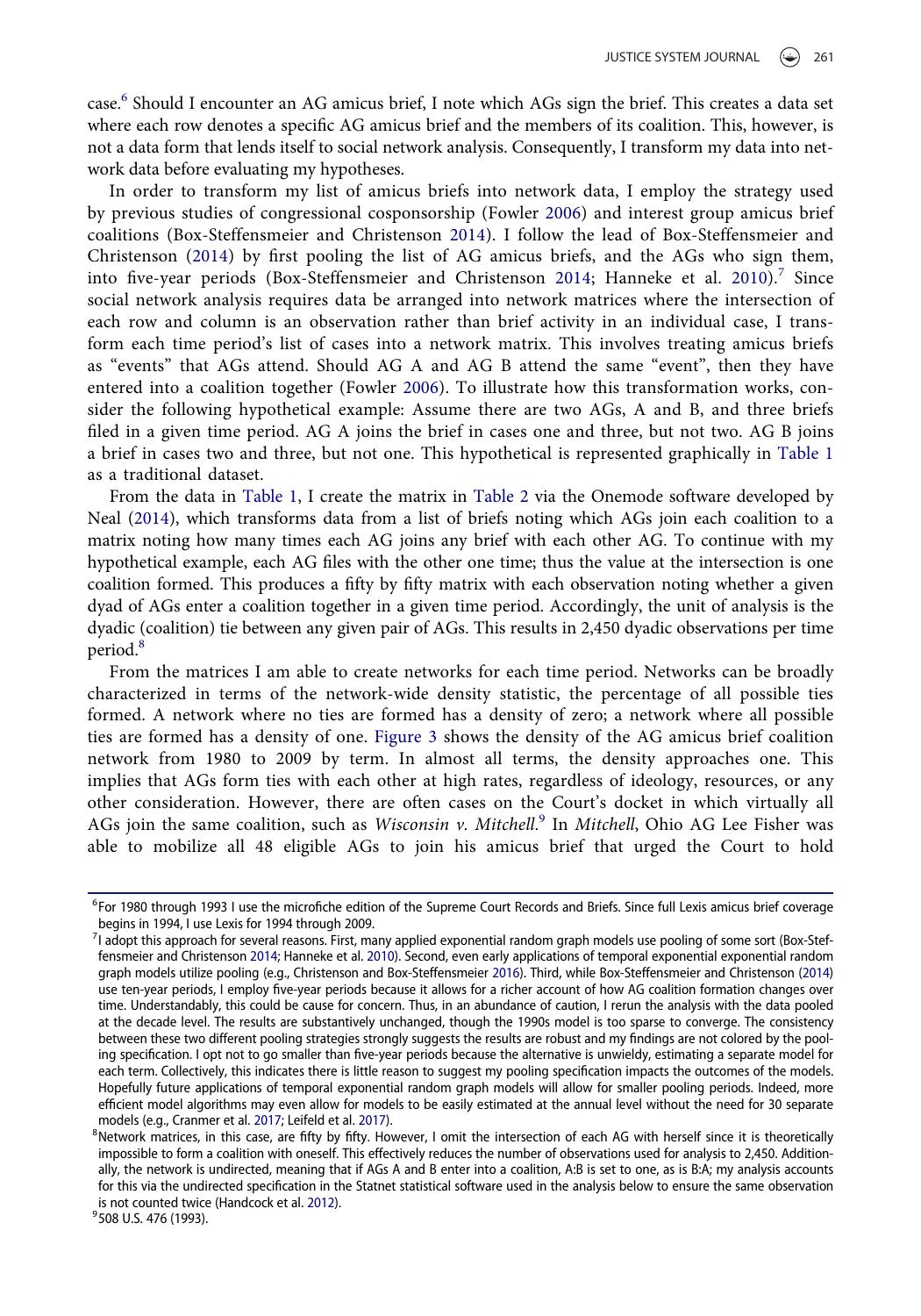#### 262  $\left(\bigstar\right)$  S. A. GLEASON

<span id="page-9-0"></span>

| Table 1. Cases in which AGs A and B file an amicus brief. |  |  |  |  |
|-----------------------------------------------------------|--|--|--|--|
|                                                           |  |  |  |  |

| AG           |          |  |
|--------------|----------|--|
| <b>Brief</b> | $\cdots$ |  |

"X": Amicus brief.

<span id="page-9-1"></span>

| Table 2. Example of the network matrix. |
|-----------------------------------------|
|                                         |

| AG |  |
|----|--|
|    |  |

Wisconsin's hate crime enhancement statute constitutional (Clayton [1994\)](#page-18-1). While any brief that garners universal support is noteworthy, it is important to note that AGs, regardless of political stripe, generally share a common interest in criminal procedure by virtue of their position as the state's chief law enforcement officer (Provost [2011\)](#page-19-16).<sup>[10](#page-9-2)</sup> Given that criminal procedure cases are a mainstay on the docket, density should invariably approach one each term. This would suggest AGs always stand together and differences are rare. This ignores how the average coalition size varies widely and that many coalitions are fleeting. For instance, while AGs agreed in Mitchell because of its underlying law enforcement dimensions, AGs were deeply divided in City of Boerne v. Flores,<sup>[11](#page-9-3)</sup> a First Amendment case in which 18 AGs spread across four briefs, three for the respondent and one for the petitioner. The rest of the AGs opted to not join any amicus brief in the case. Thus, the high densities in [Figure 3](#page-10-0) are arbitrary and give an inaccurate account of coalition formation as many of these ties are not theoretically meaningful. Running models with such high densities creates structural bias by erroneously attributing coalitions to fleeting relationships (Goodreau et al. [2008](#page-18-23); Neal [2012,](#page-19-26) [2014](#page-19-18)).

The issue of density presents a considerable research design problem that has traditionally been difficult to resolve. The most common solution is setting an arbitrary threshold for a meaningful tie. For instance, a scholar might decide five ties or more in a given time period constitutes a meaningful tie and four or less ties does not rise to that level. This approach, often the only one available, lacks any strong theoretical justification and can potentially bias results. Setting a threshold too high or too low arbitrarially alters the structural features of the network and biases results (Neal [2012\)](#page-19-26). Arbitrary thresholds also tend to underrepresent actors who are not "social butterflies" and overestimate those who are. Neal ([2014](#page-19-18)) highlights this in the context of the Senate cosponsorship network where neither Senators McCain and Shelby are social butterflies. Each engages in only very limited networking, but when they do, they tend to network with each other. Clearly, their connection, is significant; when McCain and Shelby cosponsor they usually do so together. But an arbitrary threshold obscures it because of the low net number of coalitions each of them enters into.

<span id="page-9-4"></span>Setting an arbitrary threshold is particularly problematic in the AG amicus brief coalition network. As [Figure 1](#page-4-0) shows above, the number of AG briefs fluctuates with the size and composition of the docket; setting a threshold of five may have a different meaning from one time period to the next and thus create an inaccurate portrait of AG amicus brief coalition formation (Butts [2009;](#page-18-29) Neal [2012\)](#page-19-26). For example, in the 1990s there are several terms with just five AG briefs total. This would require AGs to join the same coalition in every brief to form a significant tie with a threshhold of five. By contrast, in 2004 AGs filed 44 briefs; reaching a threshold of five here requires two AGs to join the same coalition

<span id="page-9-3"></span><span id="page-9-2"></span><sup>&</sup>lt;sup>10</sup>Morris ([1987\)](#page-19-0) argues AGs are also largely of one mind in federalism cases.<br><sup>11</sup>521 U.S. 507 (1997).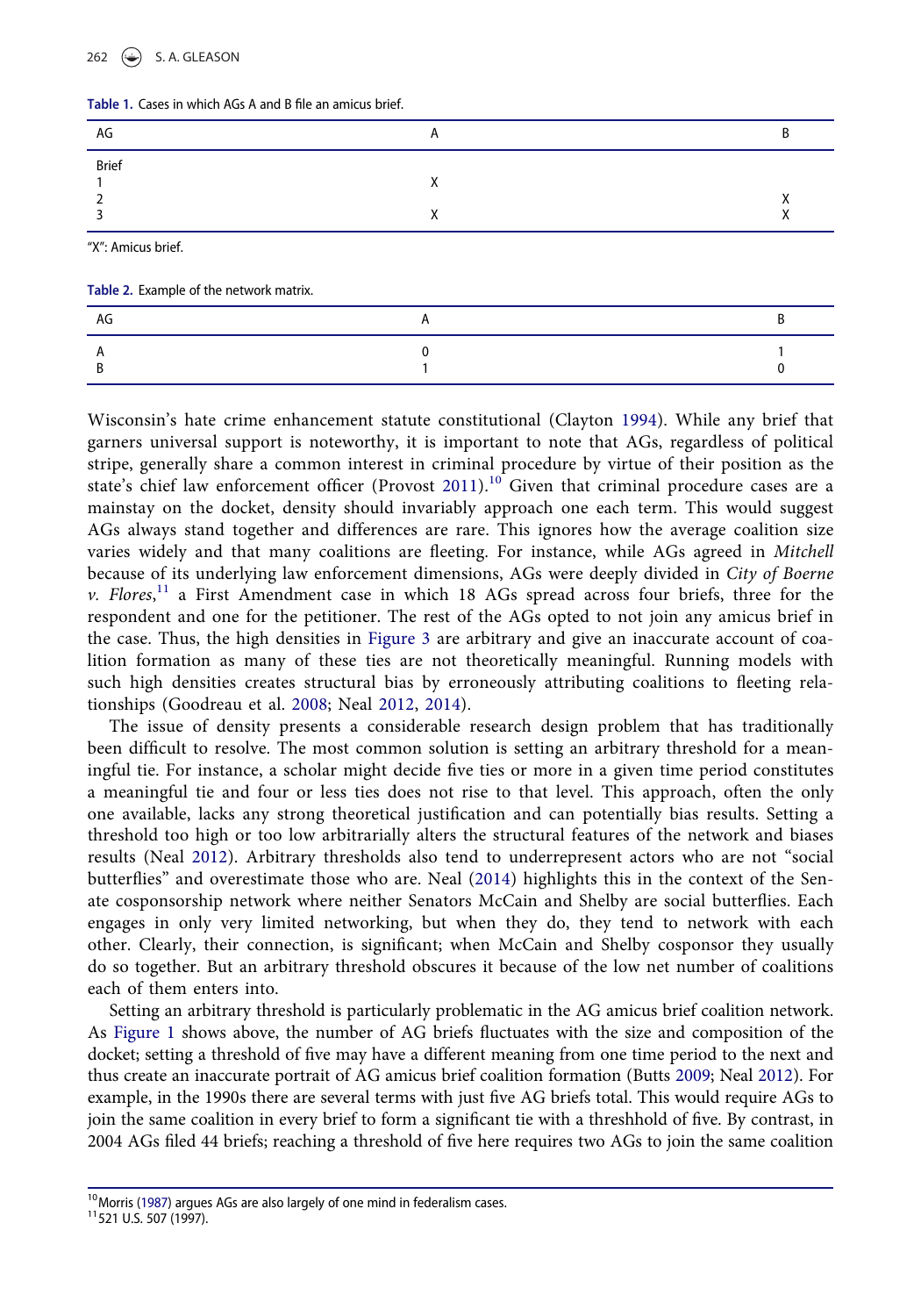<span id="page-10-0"></span>

Figure 3. Network density by term.

just 8.8 percent of the time to form a tie. This issue of uniscalarity is only compounded in instances where the Court's docket is particularly heavy with criminal procedure and federalism cases, the issue areas in which AGs are most likely to have a consensus position and coalitions are largest (Morris [1987;](#page-19-0) Neal [2014\)](#page-19-18). Using the traditional threshold method will thus likely result in an inaccurate account of AG coalition formation.

Despite all the misgivings of an arbitrary threshold, it has often the best, albeit flawed, solution for scholars as it lowers the overall network density to provide somewhat more meaningful and enduring ties while also allowing for both variation and model convergence (Handcock et al. [2012](#page-18-28)). Recently, Neal ([2014\)](#page-19-18) developed the stochastic network backbone extraction method in order to identify the most statistically meaningful ties in a given network without an arbitrary cut point. This method works by accounting for both the number of coalitions a given actor enters into and the number of possible briefs (or events) in each time period. For instance, this approach would set a different threshold for an AG that networks widely and an AG that enters into only a few coalitions while accounting for the total number of opportunities AGs have to form coalitions in each time period. Thus, thresholds for significant coalitions are lower in the 1990s when there were fewer AG briefs and higher in the 2000s when the number of annual AG amicus briefs never drops below the low 30s. Demonstrating the stochastic degree sequencing model on the Senate co-sponsorship network originally explored by Fowler [\(2006](#page-18-16)), Neal [\(2014](#page-19-18)) explores whether or not a given tie is meaningful by evaluating the number of times any given pair of members sponsor legislation together and the relative frequency with which each member networks with others. This results in a much sparser, but more meaningful, network.

If two AGs network widely and file only one joint brief together in a given time period, it is unlikely that that tie will be significant as it was a fleeting coalition and likely the product of the issue at hand. However, if those two AGs file together repeatedly, then their tie is enduring and thus will remain after the stochastic degree sequencing procedure is performed. By the same token, if an AG files only two or three briefs in a given time period, one or two briefs cosigned with another similarly situated AG will likely remain after the backbone extraction procedure. This approach provides a more meaningful account of ties in a network and moves beyond the admittedly arbitrary threshold approach to which scholars were previously limited. I employ this approach and perform the network backbone extraction technique. The resultant coalitions (or lack thereof) between AGs is the dependent variable in the subsequent analysis.

To illustrate the utility of the stochastic degree sequencing model, consider the network sociograms presented in [Figure 4.](#page-11-0) On the left panels, I display the network for each time period with a threshhold of one. In the right panels, I display the networks after extracting the significant ties. Without exception, the left panels have densities of 1 with every possible coalition formed. The right columns are less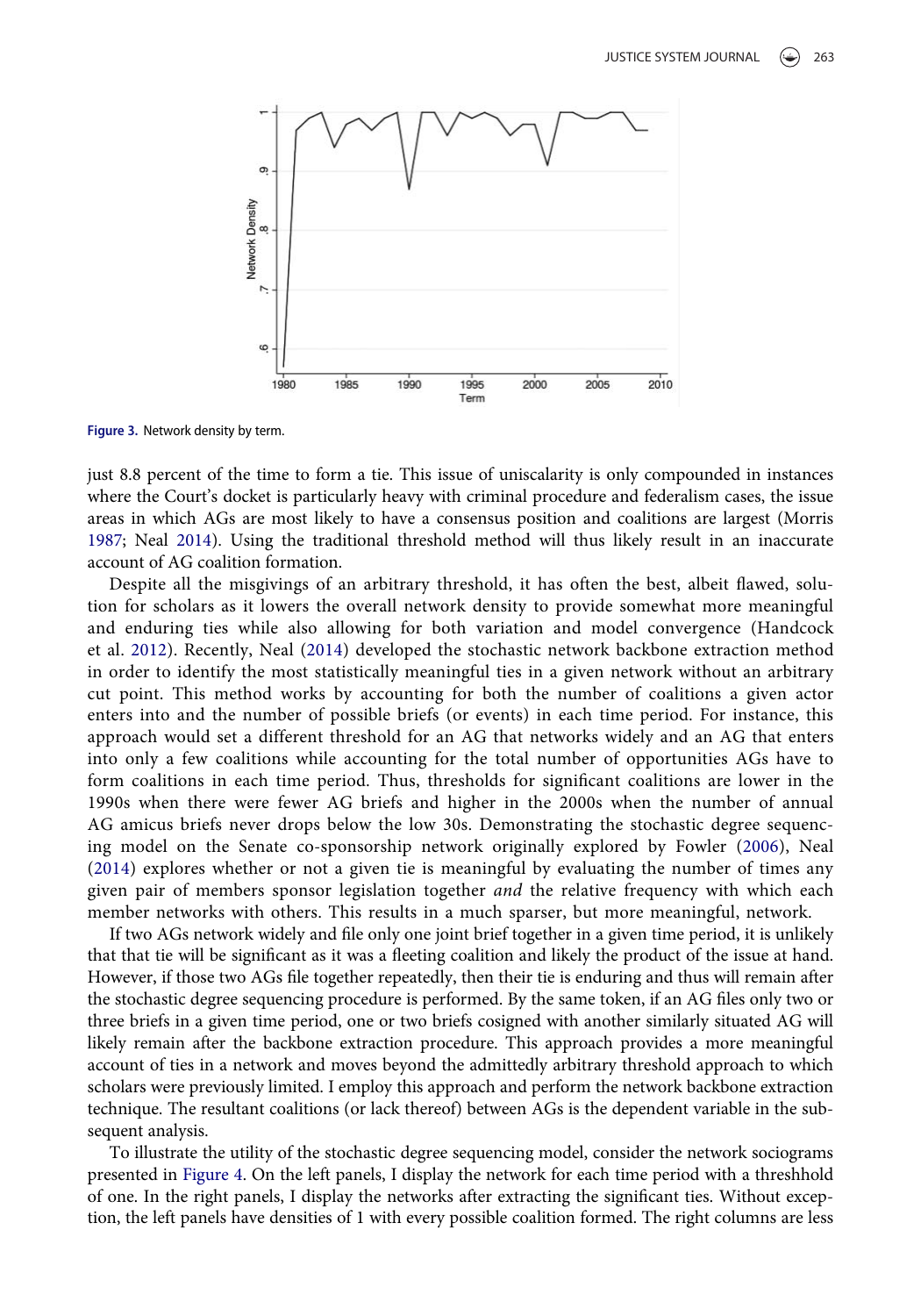<span id="page-11-0"></span>

Figure 4. Network density before and after stochastic degree sequencing model.

dense, containing only those significant ties remaining after the stochastic degree sequencing model. This allows for more meaningful analysis (Neal [2014\)](#page-19-18).

Once each network's matrix is produced, it is paired with a set of attributes. Attributes, the social network equivalent of independent variables, are measured in a dataset where each row denotes a unique AG, not unlike a traditional dataset. Ideological distance (Hypothesis 1) is measured with the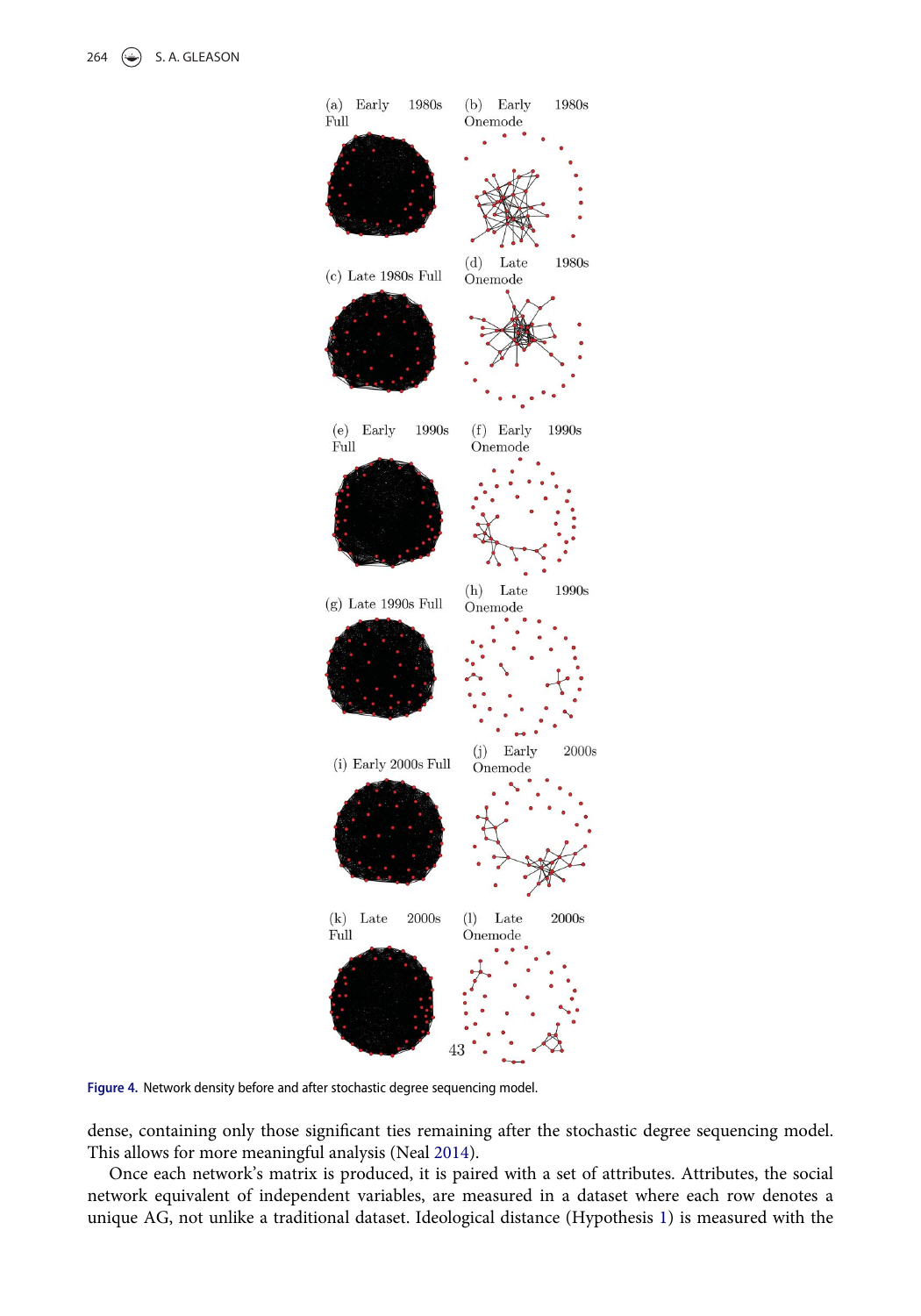ideology scores developed by Berry et al. [\(1998](#page-17-3)) for the constituency most responsible for the AG's tenure. For elected AGs, I employ the citizen ideology score. For appointed AGs, I utilize the elite ideology score. AG budgetary resources (Hypothesis 2) are measured at the individual level with each state's logged per capita budget<sup>[12](#page-12-0)</sup> in 1999 dollars (Klarner [2013\)](#page-18-30).<sup>[13](#page-12-1)</sup>

<span id="page-12-7"></span><span id="page-12-5"></span>I also include several control variables. Since previous work notes AGs with state solicitors general are often more successful as amici at the agenda-setting stage (Goelzhauser and Vouvalis [2013](#page-18-2)) and as direct parties (Owens and Wohlfarth [2014\)](#page-19-27), I note the presence of a state solicitor general with the percentage of years in each time period in which the AG had a state solicitor general (Miller [2010\)](#page-19-24). Since previous work notes elected AGs are more likely to both initiate and join amicus briefs (Gleason and Provost [2016](#page-18-20); Provost [2011\)](#page-19-16), selection mechanism is noted with a dichotomous variable equal to zero for appointed AGs and one for elected AGs (Solberg and Ray [2005](#page-19-28)). Since previous research notes neighbors are more likely to network (e.g., Caldeira [1985](#page-18-31); Heinz et al. [1993](#page-18-3)), geographic contiguity between states is measured with a dichotomous variable, contained within a separate matrix file that is set to "1" when AGs share a geographic border and "0" otherwise.<sup>[14](#page-12-2)</sup> Finally, previous work notes networks tend to operate on the homophily principle (Leifeld and Schneider [2012](#page-18-32); McPherson et al. [2001\)](#page-19-29)—-that is to say, actors are more likely to network with those with whom they share some common characteristic. Accordingly, I include a measure derived from a separate matrix file that notes the percentage of time in each time period in which each dyad of AGs' offices are held by opposing parties.

<span id="page-12-6"></span>Exponential random graph model terms must be subjected to an operator term that indicates how the model should assess each actor's attributes relative to other actors. This can be done either at the dyadic or individual levels. Ideological distance (Hypothesis 1) is assessed at the dyadic level with the absolute difference of the value for each dyad's ideology score. That is to say, the model takes the difference between the two ideology scores for each dyad rather than the scores individually. To illustrate this process, imagine two AGs, A and B, with ideology scores of 0.9 and 0.1, respectively. The absolute difference between these two actors is 0.8. This large gap suggests, according to Hypothesis 1, these two actors will not form a coalition. Conversely, if AGs C and D have ideology scores of 0.9 and 0.8, their absolute difference is 0.1; Hypothesis 1 suggests they should enter a coalition together. AG budget (Hypothesis 2) is assessed at the individual level and is accounted for with node covariance. This individual level measure functions as a continuous variable in a conventional model. However, like all exponential random graph terms, it also accounts for the attributes of other actors in the network when estimating coefficients.

Turning now to the control variables, the presence of state solicitors general is noted at the individual level with node covariance. Selection mechanism is assessed at the individual level with a node factor, which functions as a dichotomous variable in a conventional model.<sup>[15](#page-12-3)</sup> Geographic proximity is assessed at the dyadic level with dyadic covariance, which functions as a dichotomous variable, though at the dyadic level rather than at the individual (node) level. Homophily, or differences in party control of AG offices, is measured with edge covariance, which functions as node covariance but at the dyadic level.<sup>[16](#page-12-4)</sup> Additionally, exponential random graphs require network structural terms that model the underlying data generation process in the

<span id="page-12-0"></span><sup>&</sup>lt;sup>12</sup>I use the state budget as opposed to the office budget since office-level budgets are difficult to obtain as AGs often receive payment from various state offices for services rendered (Myers and Ross [2007](#page-19-3)). Additionally, the only existing data on AG budgets does not extend past 1999, and much of it is imputed (Solberg and Ray [2005\)](#page-19-28). Finally, AG budget and state budget are correlated at 0.92 in the early 1980s, 0.89 in the late 1980s, 0.89 in the late 1990s, and 0.77 in the late 1990s.

<span id="page-12-8"></span><span id="page-12-1"></span><sup>&</sup>lt;sup>13</sup> Both ideology and budget vary over each time period. As such, I take the mean value of both ideology and budget in each time period for each AG (e.g., Box-Steffensmeier and Christenson 2014).

<span id="page-12-2"></span>period for each AG (e.g., Box-Steffensmeier and Christenson [2014](#page-17-1)). 14I also estimated models with the log of geographic distance between each respective state capital (e.g., Caldeira [1985](#page-18-31)). While the results are substantively the same, the models do not fit as well as the model utilizing the dichotomous measure. Coupled with the greater theoretical justification for the contiguous variable, I opt for the former.

<span id="page-12-3"></span><sup>&</sup>lt;sup>15</sup> Pennsylvania switched from an appointed to elected AG in 1981. In order to guard against improper specification, I estimate the early 1980s model with the elected variable as node covariance denoting the percentage of time in the time period each AG was<br>selected via election; the results were substantively the same as the model where elected status

<span id="page-12-4"></span><sup>&</sup>lt;sup>16</sup>I also ran alternative models that use the absolute difference of the percent of time each AG's office is controlled by Republicans. The results are substantively unchanged.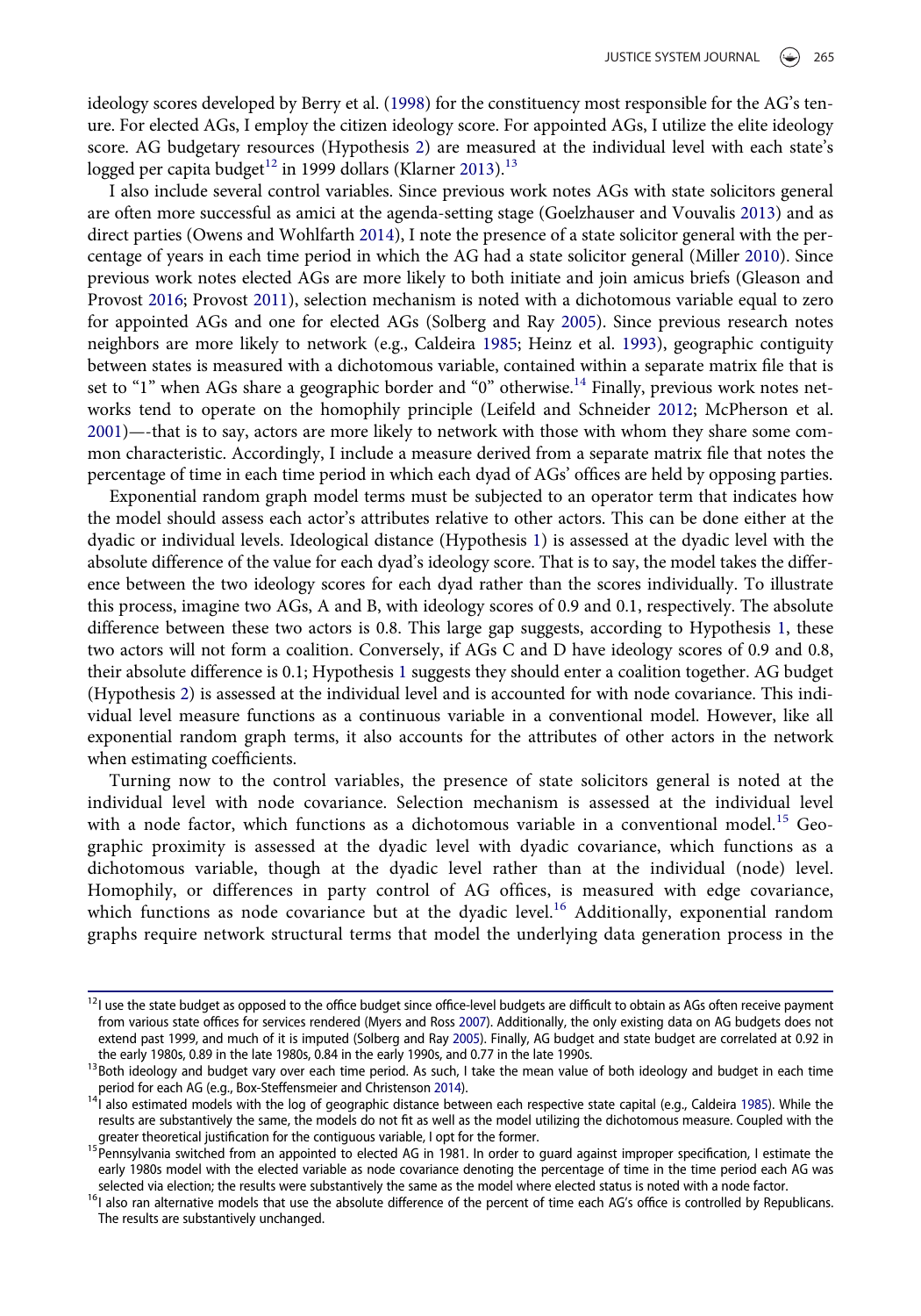network. After extensive model testing, I find edge-wise shared partners or geodesic weighted edge-wise shared partners best account for the data generating process.<sup>[17](#page-13-0)</sup> Both of these terms measure the extent to which a given pair of AGs share common coalition partners (Morris et al. [2008](#page-19-30); Snijders [2010\)](#page-19-22).<sup>[18](#page-13-1)</sup>

#### **Results**

The results indicate the determinants of AG amicus brief coalition formation have, in line with expectations, changed over time with the evolving context. Coalition formation is predicted by resources in every time period; though in the 2000s ideology also becomes a key predictor of coalition formation. Collectively, these results provide the first systematic account of the changing determinants of AG amicus brief coalition formation and indicate coalition formation is not monolithic but is rather dynamic. I now turn to a more nuanced discussion of the results via the exponential random graph models presented in [Table 3.](#page-14-0) Since exponential random graph model coefficients are log odds, I transform the coefficients into predicted probabilities in order to facil-itate my subsequent discussion.<sup>[19](#page-13-2)</sup>

Like all subsequent time periods, in the early 1980s AGs with smaller budgets are more likely to enter into coalitions. An AG with the mean budget has a predicted probability of 0.173 of entering a coalition. If her budget drops to one standard deviation below the mean, the predicted probability of coalition formation increases to 0.235. Conversely, if an AG's budget increases to one standard deviation above the mean, the predicted probability of coalition formation decreases to 0.125. This provides support for Hypothesis 2 in the early 1980s. Likewise, the presence of specialized appellate staff also increases the predicted probability of coalition formation. A one standard deviation increase in the presence of solicitors general increases the predicted probability of coalition formation from 0.105 to 0.118. Finally, elected AGs are less likely to enter coalitions in the early 1980s than their appointed counterparts; appointed AGs have a predicted probability of coalition formation 0.052 higher than their elected counterparts.

In the late 1980s, budgetary resources remain a predictor of coalition formation. Once again, AGs with more limited budgets are more likely to enter into coalitions. A one standard deviation decrease in budget increases the predicted probability of coalition formation from 0.142 to 0.215. Should the budget increase to one standard deviation above the mean, the predicted probability of coalition formation falls to 0.090. Much as the early 1980s, elected AGs are less likely to enter into coalitions than their appointed peers. Appointed AGs have a predicted probability of coalition formation of 0.200, whereas elected AGs have a predicted probability of 0.132.

The role of budgetary resources carries forward into the 1990s despite the overall decline of AG amicus coalition activity in the decade, perhaps because of the prevalence of multi-state litigation (e.g., Derthick [2009\)](#page-18-17). In the early 1990s the probability of an AG with the mean budget entering a coalition is 0.089. A one standard deviation drop in budget increases the probability of forming a coalition with colleagues to 0.133. Conversely, increasing the budget to one standard deviation above the mean drops the probability of joining a coalition to 0.058. One of the control variables reaches statistical significance in the early 1990s. As the percentage of time two AGs share opposing partisan affiliations increases, the predicted probability of coalition formation decreases. A one standard deviation increase in the amount of time two AGs are of opposite parties decreases the predicted probability of coalition formation from 0.177 to 0.133.

<span id="page-13-0"></span><sup>&</sup>lt;sup>17</sup>Geodesic weighted edge-wise shared partners best accounts for all models expect for the late 1990s and the late 2000s. In these two models edge-wise shared partners gives the best fit.

<span id="page-13-3"></span><span id="page-13-1"></span><sup>&</sup>lt;sup>18</sup>While model fit in regression models is typically assessed with measures such as AIC, BIC, and  $\chi^2$  coefficients, these measures are not meaningful for exponential random graph models because of interdependence between observations. Rather, exponential random graph model fit is best assessed visually by plotting the distribution of the data on several measures of network fit against the estimates for the given model (Morris et al. [2008\)](#page-19-30). While I tried a number of structural terms that are also theoretically sound, such as transitive closure, the edge-wise shared partners and geodesic edge-wise shared partners terms provide the best fit. Thus, I employ

<span id="page-13-2"></span> $19$ Unfortunately, exponential random graph model coefficients cannot be compared across models.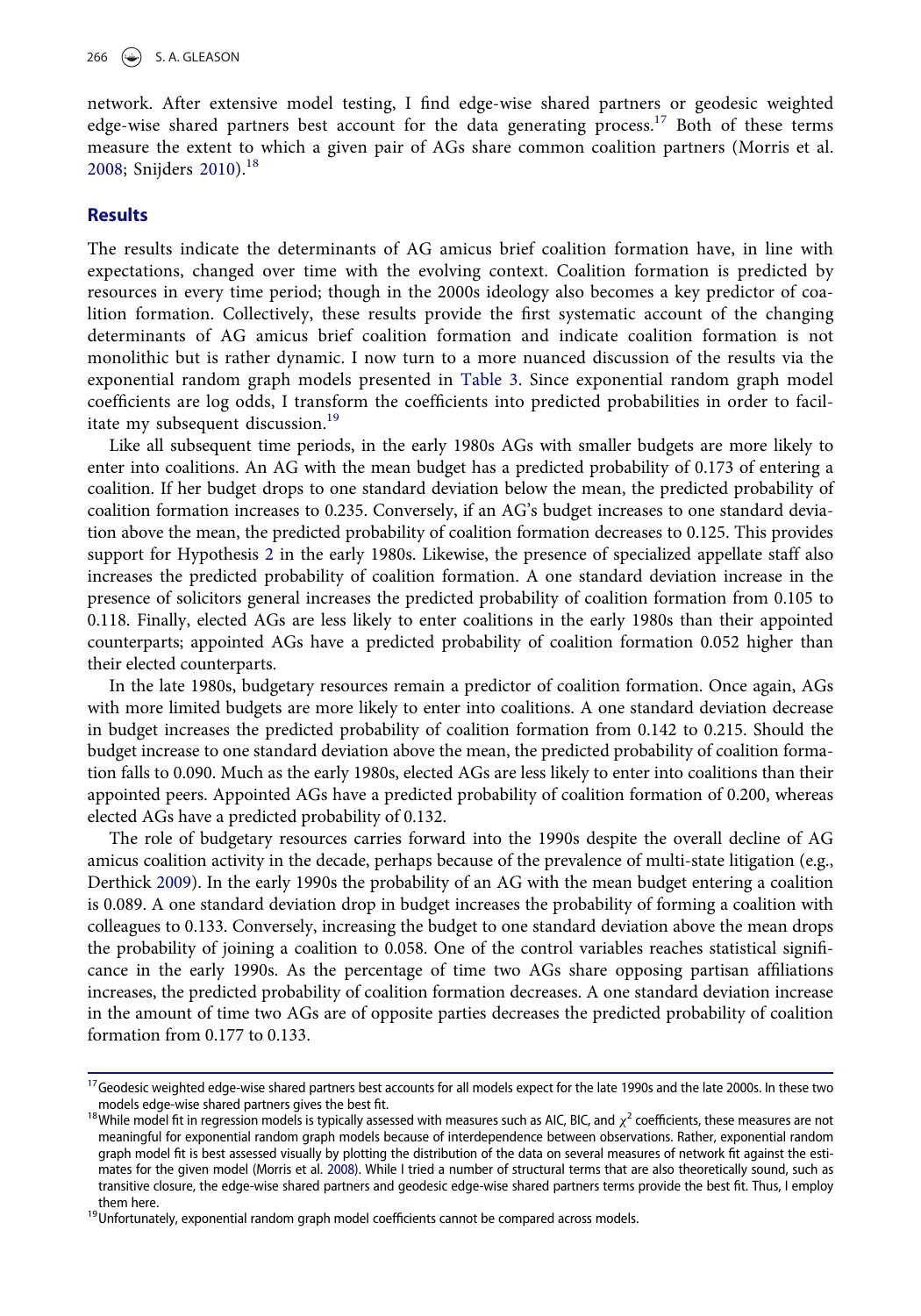|                                   | Early 1980s | Late 1980s  | Early 1990s           | Late 1990s  | Early 2000s                 | Late 2000s            |
|-----------------------------------|-------------|-------------|-----------------------|-------------|-----------------------------|-----------------------|
| $\Delta$ Ideology                 | $-0.006$    | $-0.001$    | $-0.030$              | $-0.021$    | $-0.034***$                 | $-0.041$ <sup>*</sup> |
|                                   | (0.009)     | (0.008)     | (0.022)               | (0.034)     | (0.014)                     | (0.024)               |
| Logged Budget                     | $-1.347***$ | $-1.561***$ | $-1.645***$           | $-4.756***$ | $-$ 0.978 $^{\ast\ast\ast}$ | $-1.166$ ***          |
|                                   | (0.176)     | (0.159)     | (0.331)               | (1.883)     | (0.209)                     | (0.257)               |
| <b>State Solicitor General</b>    | $0.428***$  | $-0.033$    | $-0.333$              | $-0.113$    | 0.041                       | 0.507                 |
|                                   | (0.176)     | (0.193)     | (0.370)               | (0.550)     | (0.204)                     | (0.296)               |
| Elected AG                        | $-0.367***$ | $-0.497***$ | $-0.158$              | 0.503       | $-0.096$                    | $-0.527$              |
|                                   | (0.134)     | (0.126)     | (0.316)               | (1.099)     | (0.255)                     | (0.328)               |
| <b>Contiguous States</b>          | $-0.366$    | $-0.285$    | $-0.284$              | $-0.016$    | 0.376                       | $-0.057$              |
|                                   | (0.426)     | (0.431)     | (0.737)               | (1.074)     | (0.417)                     | (0.719)               |
| <b>Shared Parisan Affiliation</b> | $-0.412$    | $-0.106$    | $-0.881$ <sup>*</sup> | 0.829       | $-1.620***$                 | 0.270                 |
|                                   | (0.263)     | (0.232)     | (0.482)               | (0.783)     | (0.397)                     | (0.484)               |
| <b>GWESP</b>                      | $0.300***$  | $0.600***$  | $1.156***$            |             | $0.822***$                  |                       |
|                                   | (0.095)     | (0.053)     | (0.183)               |             | (0.154)                     |                       |
| <b>ESP</b>                        |             |             |                       | 5.391       |                             | $1.363***$            |
|                                   |             |             |                       | (4.980)     |                             | (0.355)               |
|                                   |             |             |                       |             |                             |                       |
| <b>AIC</b>                        | 650.620     | 576.463     | 212.900               | 108.294     | 367.549                     | 192.522               |
| <b>BIC</b>                        | 691.505     | 617.349     | 253.786               | 144.069     | 408.434                     | 228.297               |

#### <span id="page-14-0"></span>Table 3. AG amicus brief coalition formation.

<span id="page-14-1"></span> $^*p <$  0.1;  $^*^*p <$  0.05;  $^{\ast**}p <$  0.01

In the late 1990s, the probability of an AG with the mean budget entering a coalition is 0.627. Should that AG increase her budget by one standard deviation, the probability of joining a coalition falls to 0.347. Much as in the previous models, a budget decrease to one standard deviation below the mean increases the probability of coalition formation to 0.842.

In the 2000s, ideological proximity joins resources as a key predictor of AG coalition formation. This lends support to both Hypotheses 1 and 2 in the 2000s. Should two AGs have perfect ideological congruence, which is to say they are ideologically identical, the probability of them entering into a coalition together is 0.189. As the ideological distance between two AGs increases, the probability of a coalition forming decreases. A one standard deviation increase in distance shifts the probability of coalition formation down to 0.069 At the most extreme, the probability of the two most ideologically distant AGs forming a coalition is just 0.027. Thus as the ideological distance between two AGs increases, the probability of coalition formation becomes less likely. Ideology, however, does not tell the entire story in the early 2000s. Budgetary resources are again a predictor of coalition formation; an AG with the mean level of budgetary resources has a predicted probability of 0.135 for entering a coalition. An AG with a budget one standard deviation below the mean has a predicted probability of coalition formation of 0.164 compared to a probability of 0.111 for an AG one standard deviation above the mean. Finally, much like in the early 1990s, the homophily principle shapes coalition formation. AGs from opposing parties are less likely to form coalitions together. A one standard deviation increase from the mean in the percentage of time two AGs come from different parties decreases the probability of coalition formation from 0.381 to 0.231.

The late 2000s are largely similar to the first half of the decade. Ideology remains a significant predictor of coalition formation. Two AGs with identical ideology have a probability of 0.714 of entering into a coalition together. As the ideological distance between two AGs increases, the probability of a coalition forming decreases. A one standard deviation distance pushes the probability of coalition formation down to 0.117. Again, budgetary resources predict coalition activity. At the mean budget level, the predicted probability of coalition formation is 0.574. A one standard deviation decrease in budgetary resources increases the probability of coalition formation to 0.636. Additionally, the presence of a state solicitor general raises the probability of coalition formation. AGs who are one standard deviation below the mean in terms of time with a state solicitor general have a predicted probability of 0.566, whereas an AG that has a state solicitor general for the mean length of time has a predicted probability of coalition formation of 0.615.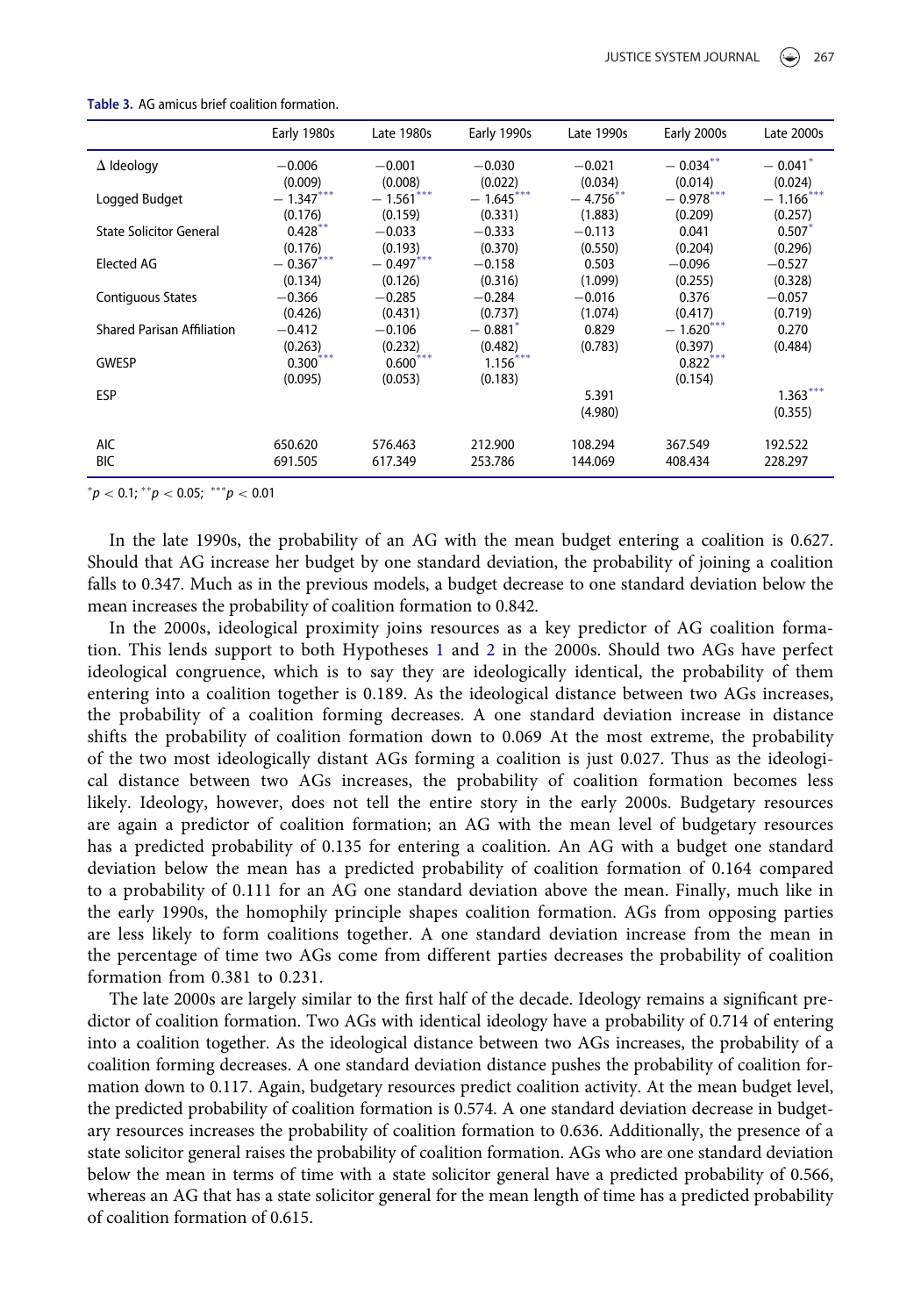#### **Discussion**

Scholars have long noted the importance of AG amicus briefs on policy outcomes at the U.S. Supreme Court (e.g., Gleason and Provost [2016;](#page-18-20) Goelzhauser and Vouvalis [2013](#page-18-2); McAtee and McGuire [2007](#page-18-0)). Yet, while AG amicus briefs have profound consequences on policy output at the Court, the literature is largely silent on how AGs mobilize the coalitions that make their advocacy more effective. If scholars are to truly understand the success of AG amicus briefs, they must also understand how AG coalitions form. I provide the first account of AG amicus brief coalition formation and find coalitions are the product of political and resource-based factors, though the relative importance of these factors changes as the network and the attendant context evolves. While resources are a factor for the entire time period of this study, ideological distance only matters after 2000. Given that coalition activity is common among other legal and political actors (Box-Steffensmeier and Christenson [2014;](#page-17-1) Hula [1999;](#page-18-9) Paik et al. [2007](#page-19-11)), coalition formation and the role of the attendant context noted here should be further explored with both AGs and other political and legal actors. Importantly, these findings rely on social network analysis, a rapidly expanding methodological approach. This approach increasingly provides a wide range of innovations that could drive future expansion of the present study in ways not presently possible (e.g., Cranmer et al. [2017](#page-18-26)). Thus, this study should serve as a springboard for future research. I now discuss the findings and offer avenues for future research in greater detail.

AG amicus brief coalition activity, for all its benefits, only became common once the context became conducive to collective AG action. In the 1970s, AG coalition activity was rare; it was only after federal devolution and the establishment of the Supreme Court Project that it became common in the early 1980s. AG amicus brief activity, much like interest group amicus brief activity, is shaped by resource considerations with more resource-poor AGs using coalition activity (e.g., Box-Steffensmeier and Christenson [2014](#page-17-1); Hula [1999\)](#page-18-9). This is also consistent with previous work on AGs, which finds joining is less likely as resources increase, albeit in a non-network context (Gleason and Provost [2016](#page-18-20)). Unlike interest group amicus brief activity, however, political considerations are not a factor for AGs until the 2000s. This is in line with accounts of early multi-state litigation that indicate political considerations are largely a non-factor (Nolette [2015](#page-19-5)). This contrast serves to further highlight the importance of context on coalition formation.

AG amicus brief coalition formation is always predicted by resource factors. Ideological factors, on the other hand, only become significant after the turn of the century. In the 1980s and 1990s, AG coalition formation is a thoroughly bipartisan affair, though, as noted by previous scholars, the overall policy-making environment in which AGs operate became increasingly ideological at the turn of the century. This culminated with the establishment of RAGA and DAGA which ushered in partisan predictors of AG amicus brief coalition formation. What was once regional became political; as such, rival coalitions became more common and coalitions are based on ideological congruence (e.g., Nolette [2014](#page-19-2), [2015\)](#page-19-5). It is, however, not clear whether RAGA and DAGA came first or whether growing polarization preceded partisan specific organizations. While the literature seemingly suggests polarization prompted the formation of these organizations (Nolette [2015;](#page-19-5) Pryor [2001](#page-19-17)), future methodological innovations may provide a more empirical test of this question (Cranmer et al. [2017](#page-18-26)). The context also appears to shift in more than just the predictors of coalition formation. The relative density of the network and the total number of briefs filed is variable, even when employing the stochastic degree sequencing model. There could be many possible reasons for this, such as how attractive the cases on the docket are to AGs, the individual-level characteristics of the AGs serving at that particular time, and whether AGs view amicus briefs as the most attractive route to name but a few. The latter may particularly be the case in the early 1990s and the early 2000s when AGs may have chosen more publicly visible multi-state litigation in place of more obscure amicus briefs (e.g., Gifford [2010](#page-18-18); Waltenburg and Swinford [1999\)](#page-19-9). Additionally, as Provost ([2010\)](#page-19-15) notes, some individual AGs may be more predisposed to elective legal activity when they are progressively ambitious. Therefore, future scholars should perhaps focus more on how individual AG level attributes contribute to participation in elective amicus briefs beyond the state-level analyses employed here.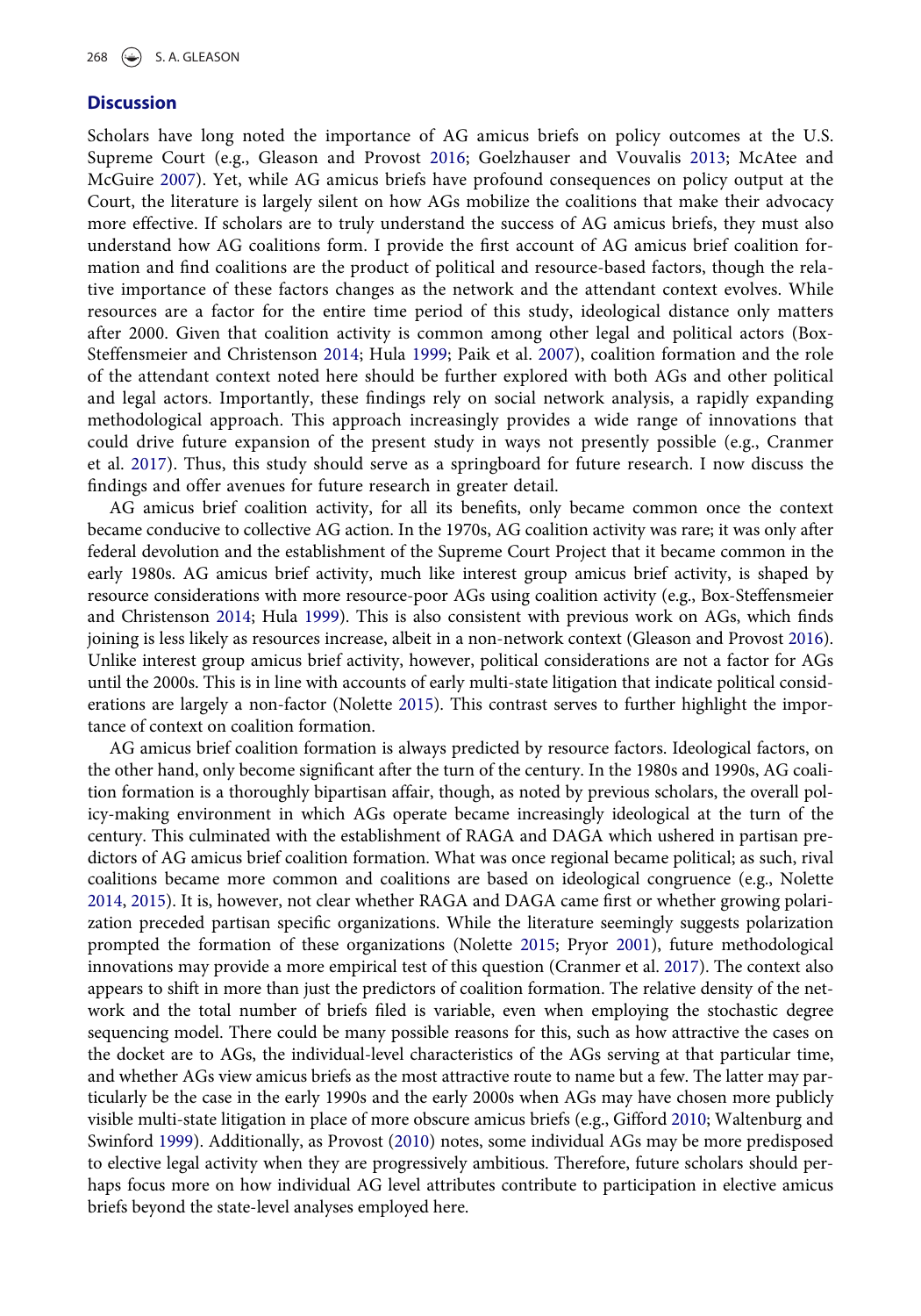Perhaps just as interesting as what is significant in this study is what is *not* significant and when it is not significant. I find that state solicitors general are only a significant predictor of coalition formation in the first and last time periods. This serves to highlight the dynamics of state solicitor general activity. While state solicitors general are a powerful predictor of AG success at the agenda-setting and merits stages, their role in coalition formation operates differently. Another interesting finding in this study are the results for the elected AG control variable. While a host of previous studies note elected AGs are more likely to engage in amicus brief activity (Gleason and Provost [2016;](#page-18-20) Provost [2010](#page-19-15), [2011](#page-19-16)), my results indicate they only shape coalition formation in the 1980s. One possibility is that the differences between elected and appointed AGs are largely dependent on context.<sup>[20](#page-16-0)</sup> Additionally, the geographic contiguity variable is never significant. One possible reason for this is the role of coordinating agencies such as the Supreme Court Project, RAGA, and DAGA has rendered communication across large distances a negligible cost. Another explanation is methodological. Cranmer and Desmarais ([2016\)](#page-18-11) note that while geographical contiguity is a key predictor of policy diffusion across many studies, the role of contiguity is rendered insignificant when models use more realistic social network assumptions. This methodological explanation may also be applicable to the selection mechanism variable. Accordingly, future scholars might reexamine previous findings in the AG amicus brief literature with social network methods in order to better account for interdependence between actors (e.g., Schmeling [2003\)](#page-19-6).

Perhaps the most interesting control variable results come from the homophily measure. I find AGs coming from opposing political parties impact the probability of coalition formation in only two time periods, which do not directly overlap with when the ideology measure is significant. This suggests that ideology and party affiliation are not measuring the same concept. Thus, the establishment of RAGA and DAGA do not necessarily bring Republicans (Democrats) together, but rather it brings together conservatives (liberals).<sup>21</sup> This suggests that future work on the growing polarization of AGs should account not only for party affiliation, but also ideology. Moreover, these studies should also explore the relationship between the two.

One of the implications of this study is that AG amicus briefs are a process that begins at coalition formation and extends to the Court's evaluation of that brief. Future studies should incorporate coalition formation into broader accounts of the process by which AGs participate as amici from the initial decision all the way through the Court's eventual decision (e.g., Nicholson and Collins [2008\)](#page-19-4). While this will certainly provide a more ecumenical account of AG amicus brief activity, the underlying logic likely extends beyond AGs as amici. It can likely extend to multi-state litigation and actions undertaken by other political and legal actors. Of course, the unique institutional context in which AGs work likely means that the process will be different for other actors and even for AGs engaging in other legal activities. These results and future directions highlight that changing contexts will lead to different results.

Finally, one of the key contributions of this piece is highlighting the use of social network analysis in the study of coalition formation. While I am not the first to utilize social network analysis to study activity at the Court (e.g., Box-Steffensmeier and Christenson [2014](#page-17-1); Box-Steffensmeier et al. [2013;](#page-18-7) Fowler et al. [2007\)](#page-18-21), this study illustrates that scholars should use the method with the most realistic modeling assumptions to explore interactions, such as coalition formation, among actors (e.g., Cranmer and Desmarais [2016\)](#page-18-11). Social network analysis is a rapidly evolving methodology and future advances may allow for even more nuanced explorations of the interactions between actors, including future elaborations on AG amicus brief coalition formation. For example, future studies could also adopt a "time-series" approach as opposed to the decade models utilized herein to provide a more nuanced account of the dynamics of the AG coalition network (Cranmer et al. [2017](#page-18-26); Leifeld et al. [2017\)](#page-18-27). Moving toward the temporal exponential random graph model may also allow for smaller pooling periods, which can offer a more dynamic account of year-to-year variation in each AG's office,

<span id="page-16-0"></span><sup>&</sup>lt;sup>20</sup>One possibility is that elected status interacts with ideology. To test this possibility I reran the exponential random graph models with an alternative specification. I added an interaction term between selection mechanism and ideology. This does not change the

<span id="page-16-1"></span>results substantively.<br><sup>21</sup>In an abundance of caution, I ran two sets of control models, one with the homophily measure excluded and another with the ideology measure excluded. These alternative specifications did not substantively alter the results.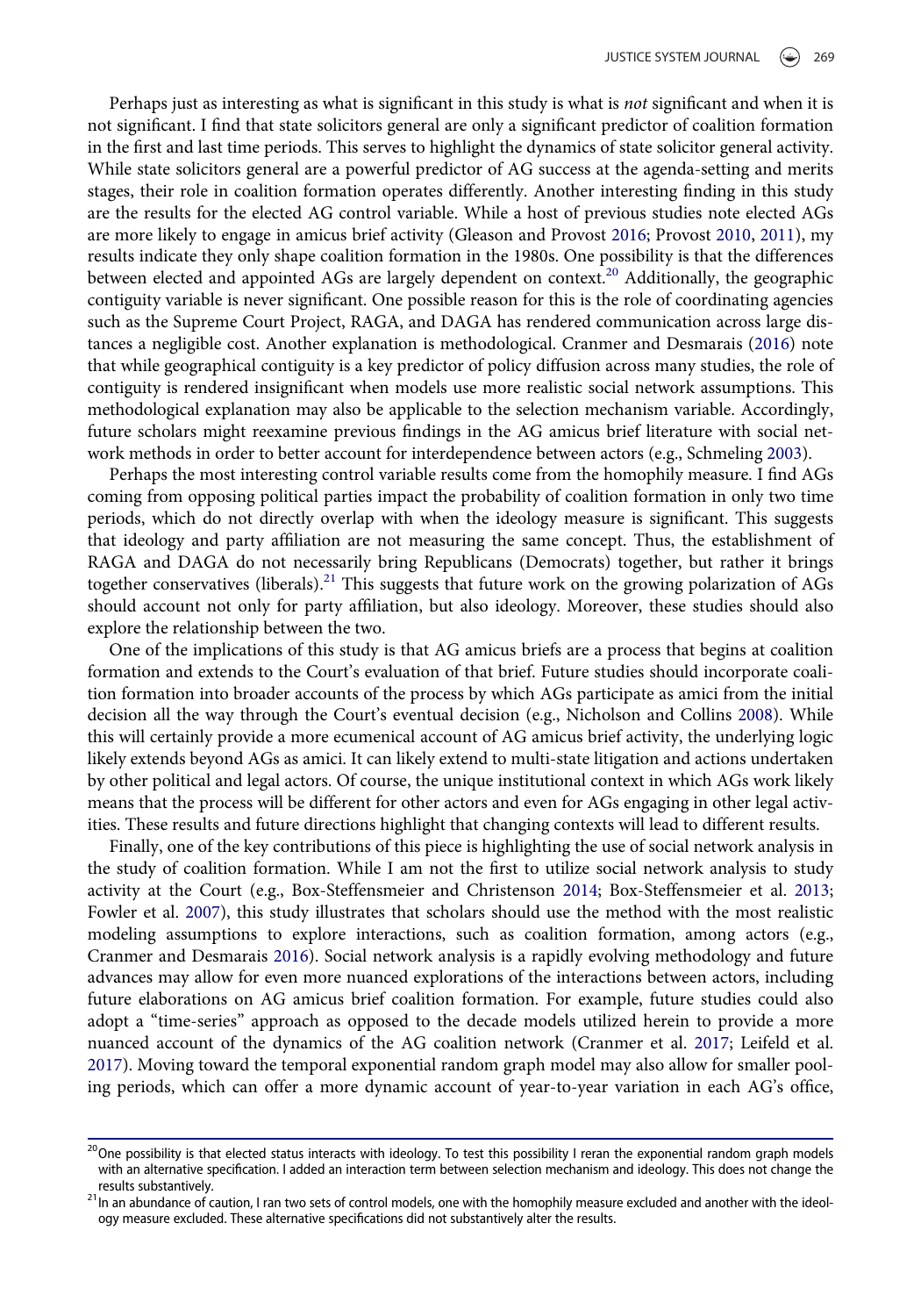including the attributes of each individual AG. It is possible, given the small number of AGs active in each time period, that a freshman effect exists or that younger AGs are more likely enter into coalitions than their more senior colleagues (e.g., Provost [2010\)](#page-19-15). This would also permit a more in-depth exploration of the changing role of ideology. While these are not possible with current methods employed here, such an account may even provide insight as to what the "state interest" is to different actors in various contexts. This logic, with appropriate theoretical adjustments, could also be easily extended to AGs in other coalition contexts and to other actors. Indeed, since social network analysis is a rapidly expanding field (Cranmer et al. [2017\)](#page-18-26), the future applications of social network analysis to AG coalitions is virtually limitless.

#### Conclusions and Directions

AGs are the second most frequent and successful class of amici (McAtee and McGuire [2007](#page-18-0)) and key actors at the federal level who alone can speak in the states' name to the Court. While previous work establishes AGs are more successful as amici as coalition size increases (Clayton and McGuire [2002;](#page-18-13) Goelzhauser and Vouvalis [2013\)](#page-18-2), scholars have, until now, known little about how these coalitions form. This is unfortunate because understanding the factors that facilitate coalition formation will help scholars understand AG amicus brief activity, and indeed all AG activity, as a process. It is only by first successfully mobilizing a coalition that AGs can shape Court decisions and thus put their own distinct stamp on a myriad of aspects of American life. This study begins to bridge this gap and finds AG amicus brief coalitions are formed by political and resource factors. However, the AG coalition network and its determinants have evolved over the past several decades along with the overall context. While resources predict coalition formation throughout the entire series, ideology is only a factor after 2000. Ultimately, coalition formation among AGs, and likely other actors as well, is not monolithic, and no single explanation of coalition formation is applicable for the entire period from 1980 to 2009.

Collectively, these results indicate that there is no single account of how AG coalitions form across time. In order to properly account for the formation of coalitions, one must consider the context in which the actors operate. While changes in the network provide for a dynamic account of network evolution, this inaugural study on AG amicus coalition formation also poses new questions that future scholars should explore in more depth in future studies in terms of both AG amicus brief activity and activity by actors, AGs and otherwise, in other contexts. The results here inform other work on AG amicus brief activity as well as serve as a basis for both future studies on coalition formation writ large and the precise mechanisms driving change in networks for a number of legal actors and political actors more broadly.

#### Acknowledgments

I thank Scott Comparato, Scott McClurg, Colin Provost, Ali Masood, Benjamin Kassow, the editor, and the reviewers for their input on this article. A previous version of this article was presented at the 2013 Annual Meeting of the Political Networks Section of the American Political Science Association.

## References

<span id="page-17-5"></span>Anderson, C. J., S. Wasserman, and B. Crouch. [1999.](#page-7-0) "A p\* Primer: Logit Models for Social Networks." Social Networks 21:37–66.

- <span id="page-17-0"></span>Baker, S. A., and J. R. Asperger. 1981–[1982](#page-0-1). "Foreword: Toward a Center for State and Local Legal Advocacy." Catholic University Law Review 31:367–373.
- <span id="page-17-3"></span>Berry, W., E. Ringquist, R. Fording, and R. Hanson. [1998](#page-3-0). "Measuring Citizen and Government Ideology in the American States, 1960–1993." American Journal of Political Science 42:327–348.
- <span id="page-17-2"></span>Black, R. C., and R. J. Owens. [2012.](#page-2-2) The Solicitor General and the United States Supreme Courtt. New York: Cambridge University Press.

<span id="page-17-4"></span>Borgatti, S., A. Mehra, D. J. Brass, and G. Labianca. [2009.](#page-7-1) "Network Analysis in the Social Sciences." Science 323:892–894.

<span id="page-17-1"></span>Box-Steffensmeier, J. M., and D. P. Christenson. [2014.](#page-1-1) "The Evolution and Formation of Amicus Curiae Networks." Social Networks 36:82–96.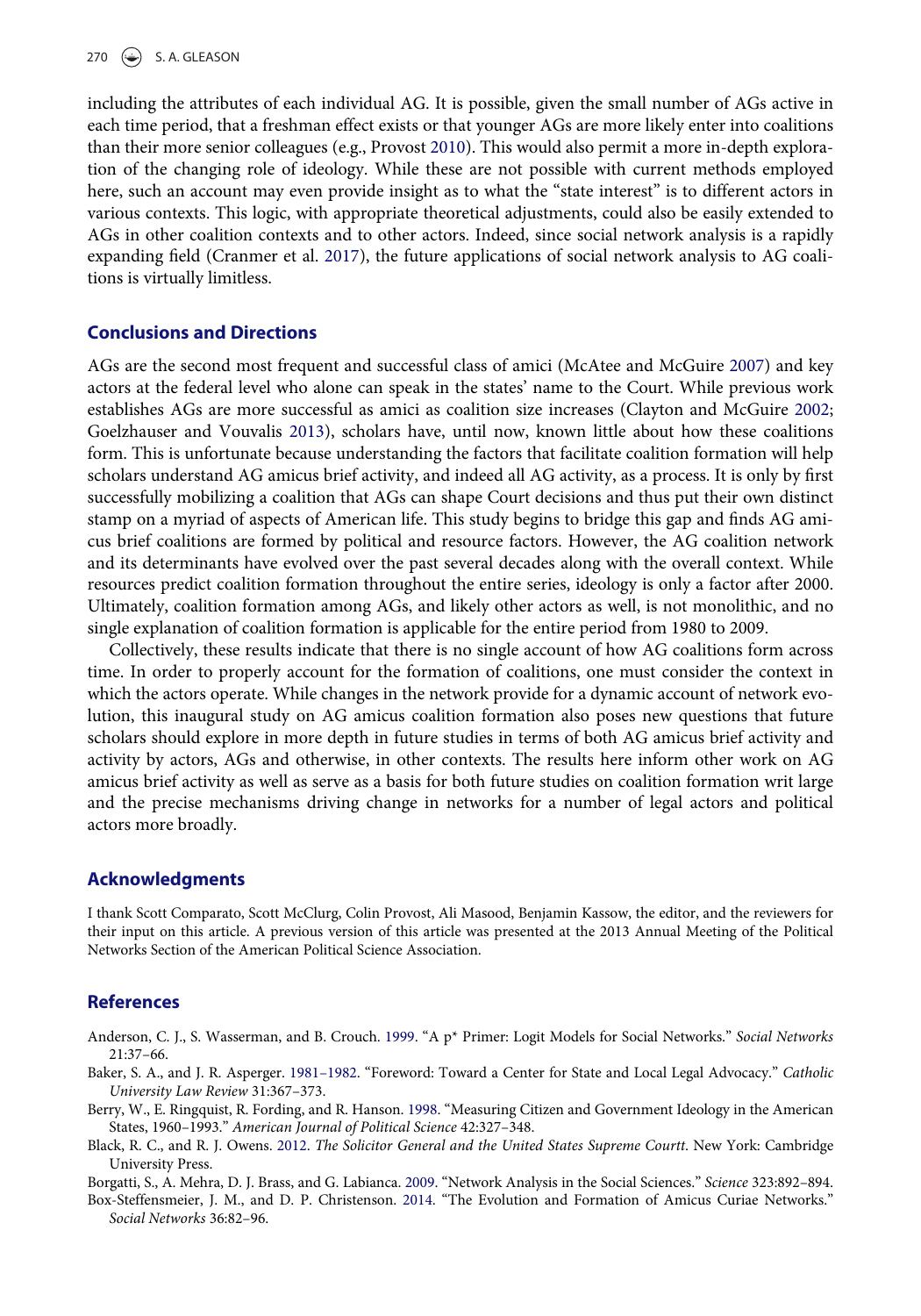- <span id="page-18-7"></span>Box-Steffensmeier, J. M., D. P. Christenson, and M. P. Hitt. [2013.](#page-1-1) "Quality Over Quantity: Amici Influence and Judicial Decision Making." American Political Science Review 107:446–460.
- <span id="page-18-29"></span>Butts, C. T. [2009](#page-9-4). "Revisiting the Foundations of Network Analysis." Science 325:414–416.
- <span id="page-18-31"></span>Caldeira, G. A. [1985](#page-12-2). "The Transmission of Legal Precedent: A Study of State Supreme Courts." American Political Science Review 79:178–194.
- <span id="page-18-4"></span>Caldeira, G. A., and J. R. Wright. [1988](#page-1-2). "Organized Interests and Agenda Setting in the u.s. Supreme Court." American Political Science Review 82:1109–1126.
- <span id="page-18-5"></span>- [1990](#page-1-2). "Amici Curiae Before the Supreme Court: Who Participates, When and How Much?" The Journal of Politics 52:782–805.
- <span id="page-18-25"></span>Christenson, D. P., and J. M. Box-Steffensmeier. [2016.](#page-8-4) Why amicus curiae cosigners come and go: A dynamic model of interest group networks. In Proceedings of the International Workshop on Complex Networks and their Applications. Studies in Computational Intelligence.
- <span id="page-18-1"></span>Clayton, C. W. [1994.](#page-1-0) "Law, Politics, and the New Federalism: State Attorneys General as National Policymakers." The Review of Politics 56:525–553.
- <span id="page-18-13"></span>Clayton, C. W., and J. McGuire. 2001–[2002](#page-2-3). "State Litigation Strategies and Policymaking in the u.s. Supreme Court." Kansas Journal of Law and Public Policy 11:17–34.
- <span id="page-18-8"></span>Collins, P. M. [2008](#page-1-1). Friends of the Supreme Court: Interest Groups and Judicial Decision Making. New York: Oxford University Press.
- <span id="page-18-6"></span>Collins, P. M., P. C. Corley, and J. H. Hamner. [2015.](#page-1-3) "The Influence of Amicus Curiae Briefs on u.s. Supreme Court Opinion Content." Law & Society Review 49(4):917–944.
- <span id="page-18-11"></span>Cranmer, S. J., and B. A. Desmarais. [2016](#page-1-4). "A Critique of Dyadic Design." International Studies Quarterly 60(2):355–362.
- <span id="page-18-26"></span>Cranmer, S. J., P. Leifeld, S. D. McClurg, and M. Rolfe. [2017.](#page-8-5) "Navigating the Range of Statistical Tools for Inferential Network Analysis." American Journal of Political Science 61(1):237–251.
- <span id="page-18-17"></span>Derthick, M. A. [2009.](#page-3-1) Up in Smoke: From Legislation to Litigation in Tobacco Politics (3rd ed.). Los Angeles, CA: Sage Publications.
- <span id="page-18-12"></span>Desmarais, B. A., J. J. Harden, and F. J. Boehmke. [2015.](#page-1-5) "Persistent Policy Pathways: Inferring Policy Diffusion Networks in the American States." American Journal of Political Science 109(2):392–406.
- <span id="page-18-16"></span>Fowler, J. H. [2006](#page-3-2). "Connecting the Congress: A Study of Cosponsorship Networks." Political Analysis 14:456–487.
- <span id="page-18-22"></span>Fowler, J. H., and S. Jeon. [2008](#page-7-2). "The Authority of Supreme Court Precedent." Social Networks 30:16–30.
- <span id="page-18-21"></span>Fowler, J. H., T. R. Johnson, J. F. S. II, S. Jeon, and P. J. Wahlbeck. [2007](#page-7-2). "Network Analysis and the Law: Measuring the Legal Importance of Precedents at the u.s. Supreme Court." Political Analysis 15:324–346.
- <span id="page-18-18"></span>Gifford, D. G. [2010.](#page-3-3) Suing the Tobacco and Lead Pigment Industries (3rd ed.) Ann Arbor, MI: The University of Michigan Press.
- <span id="page-18-20"></span>Gleason, S. A., and C. Provost. [2016](#page-3-4). "Representing the States Before the u.s. Supreme Court: State Amicus Brief Participation, the Policy-making Environment and the Fourth Amendment." Publius 46(2):248–273.
- <span id="page-18-2"></span>Goelzhauser, G., and N. Vouvalis. [2013](#page-1-6). "State Coordinating Institutions and Agenda Setting on the u.s. Supreme Court." American Politics Research 20:1–20.
- <span id="page-18-23"></span>Goodreau, S. M., M. S. Handcock, D. R. Hunter, C. T. Butts, and M. Morris. [2008](#page-7-0). "A Statnet Tutorial." Journal of Statistical Software 24:1–25.
- <span id="page-18-28"></span>Handcock, M. S., D. R. Hunter, C. T. Butts, S. M. Goodreau, P. N. Krivitsky, and M. Morris. [2012.](#page-8-6) Statnet: Software tools for the Statistical Analysis of Network Data. R package version 3.0-1.
- <span id="page-18-24"></span>Hanneke, S., W. Fu, and E. P. Xing. [2010](#page-8-7). "Discrete Temporal Models of Social Networks." Electornic Journal of Statistics 4:585–605.
- <span id="page-18-19"></span>Hansford, T. [2012, April.](#page-3-5) Using the Amici Network to Measure the Ex Ante Ideological Loading of Supreme Court Cases. Presented at the Annual Meeting of the Midwest Political Science Association.
- <span id="page-18-14"></span>Heinz, J., A. Paik, and A. Southworth. [2003](#page-2-4). "Lawyers for Conservative Causes: Clients, Ideology, and Social Distance." Law and Social Inquiry 37:5–50.
- <span id="page-18-15"></span>Heinz, J. P., R. L. Nelson, R. Sandefur, and E. O. Laumann. [2005.](#page-2-4) *Urban Lawyers: the New Social Structure of the Bar*. Chicago, IL: University of Chicago Press.
- <span id="page-18-3"></span>Heinz, J. P., E. o. Laumann, R. L. Nelson, and R. Salisbury. [1993](#page-1-7). The Hollow Core: Private Interests in National Policy Making. Cambridge, MA: Harvard University Press.
- <span id="page-18-9"></span>Hula, K. W. [1999](#page-1-1). Lobbying Together: Interest Group Coalitions in Legislative Politics. Washington, D.C.: Georgetown University Press.
- <span id="page-18-30"></span>Klarner, C. [2013](#page-12-5). State economic data.
- <span id="page-18-10"></span>Knoke, D., and S. Yang. [2007.](#page-1-8) Social Network Analysis. Thousand Oaks, CA: Sage.
- <span id="page-18-27"></span>Leifeld, P., S. J. Cranmer, and B. A. Desmarais. [2017](#page-8-5). "Temporal Exponential Random Graph Models with Btergm: Estimation and Bootstrap Confidence Intervals." Journal of Statistical Software 83:1–36.
- <span id="page-18-32"></span>Leifeld, P., and V. Schneider. [2012](#page-12-6). "Information Exchange in Policy Networks." American Journal of Political Science 53 (3):731–744.
- <span id="page-18-0"></span>McAtee, A., and K. McGuire. [2007](#page-0-2). "Lawyers, Justices, and Issue Salience: When and How do Legal Arguments Affect the u.s. Supreme Court?" Law and Society Review 41:259–278.